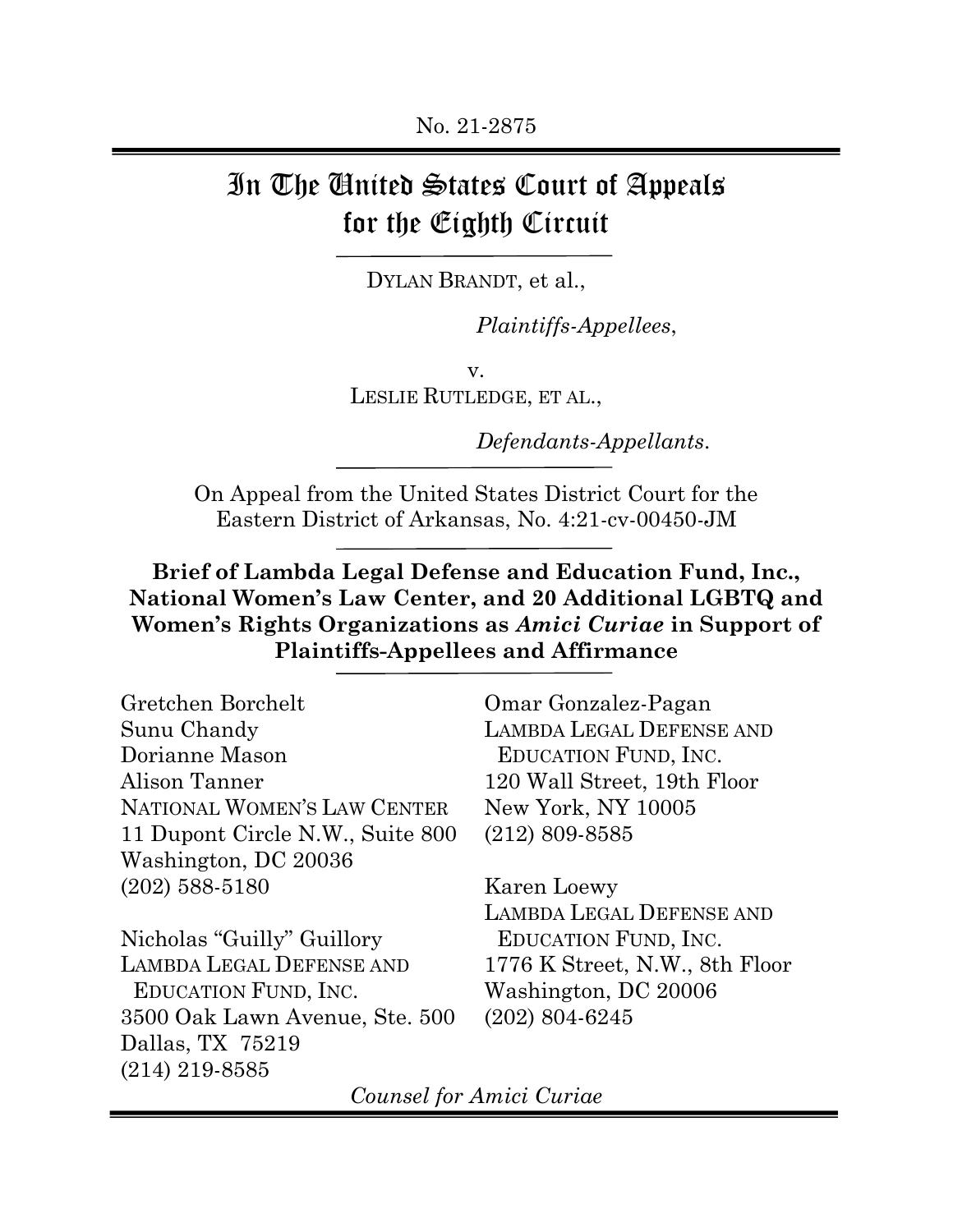### **CORPORATE DISCLOSURE STATEMENT**

Pursuant to Rule 26.1 of the Federal Rules of Appellate Procedure, counsel of record for *Amici Curiae* Lambda Legal Defense and Education Fund, Inc., National Women's Law Center, and 20 Additional LGBTQ and Women's Rights Organizations certifies that none of the *Amici Curiae* is a nongovernmental entity with a parent corporation or a publicly held corporation that owns 10% or more of its stock. This representation is made in order so that the judges of this Court may evaluate possible disqualification or recusal.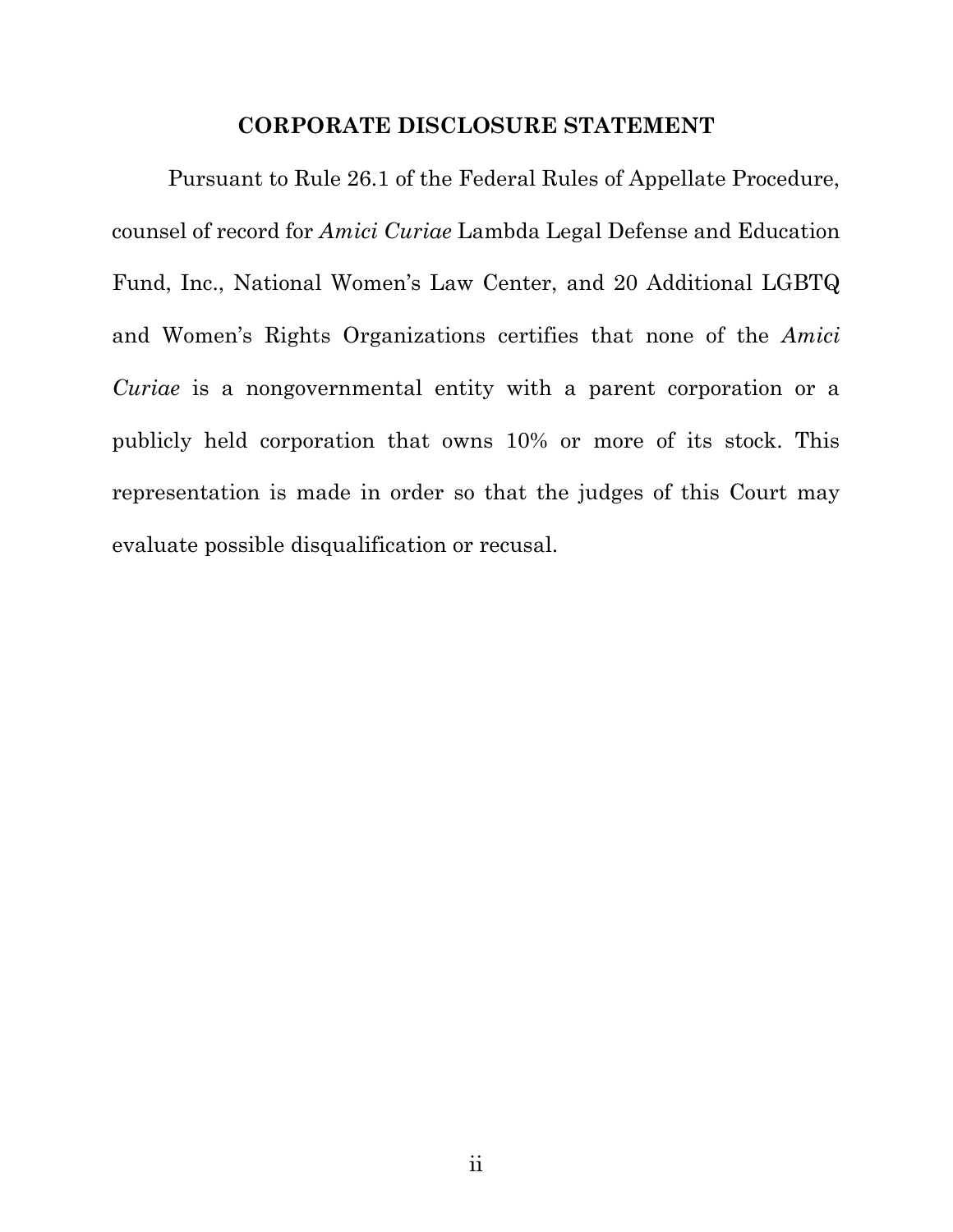## **TABLE OF CONTENTS**

| I. Arkansas's Health Care Ban is subject to heightened scrutiny                                                                                    |
|----------------------------------------------------------------------------------------------------------------------------------------------------|
| a.                                                                                                                                                 |
| $\mathbf{b}$ .                                                                                                                                     |
| The Ban discriminates based on sex because it discriminates<br>$\mathbf{c}$ .                                                                      |
| d. The Ban discriminates based on sex because it discriminates                                                                                     |
| II. Arkansas's Ban is also independently subject to heightened<br>scrutiny because it discriminates based on transgender status14                  |
| III. Arkansas's Ban is subject to strict scrutiny because it interferes<br>with constitutionally-protected fundamental rights of parents to        |
| IV. The Ban triggers strict scrutiny for the additional reason that it<br>infringes the protected liberty interests of transgender minors in<br>27 |
| V. The Health Care Ban cannot be justified based on Arkansas's                                                                                     |
|                                                                                                                                                    |
|                                                                                                                                                    |
|                                                                                                                                                    |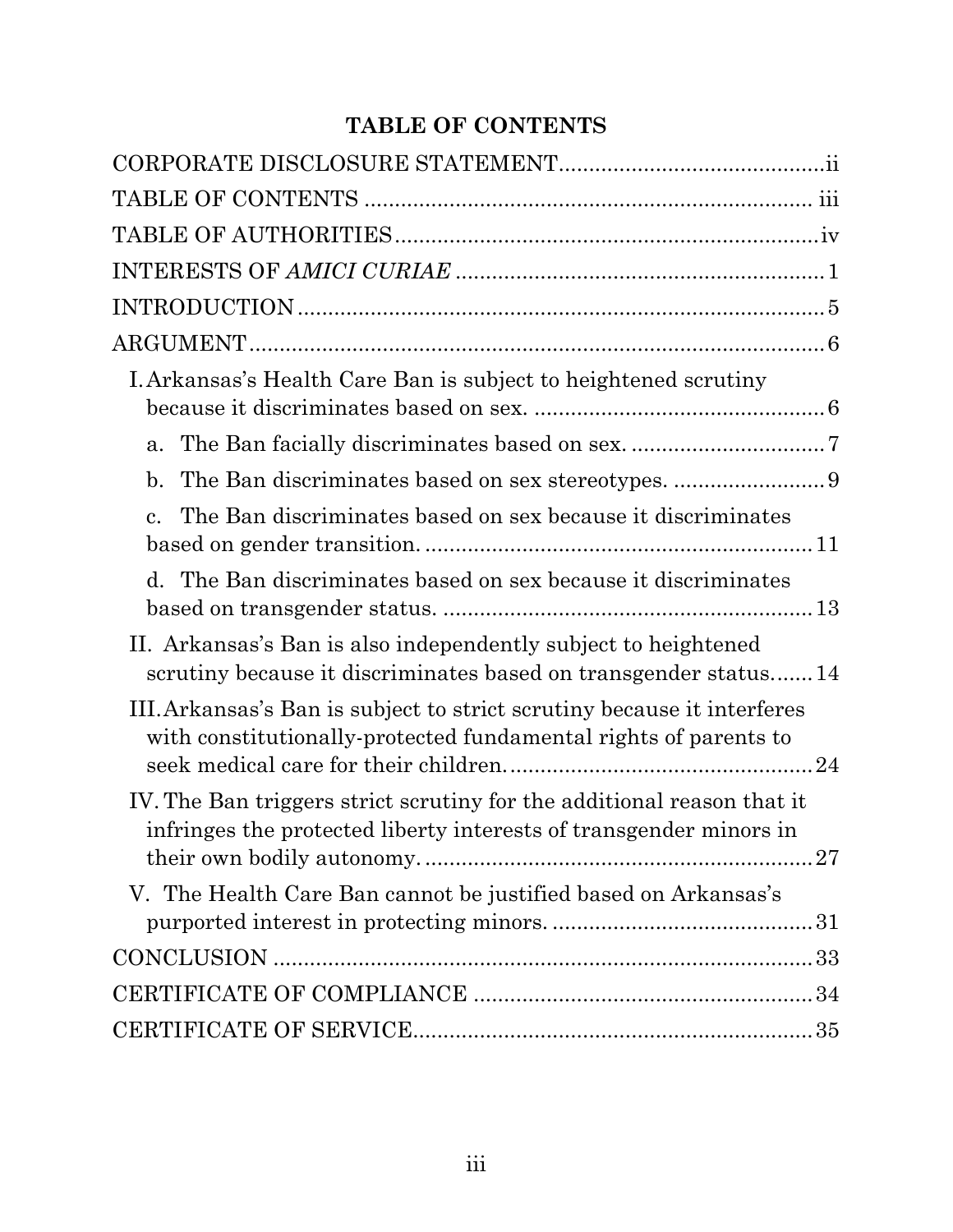## **TABLE OF AUTHORITIES**

| Cases                                                                                                                        |
|------------------------------------------------------------------------------------------------------------------------------|
| Adkins v. City of New York,                                                                                                  |
| Application of Gault,                                                                                                        |
| Arroyo González v. Rosselló Nevares,                                                                                         |
| Bd. of Educ. of the Highland Local Sch. Dist. v.<br>U.S. Dep't of Educ.,                                                     |
| Bear Creek Bible Church v. Equal Emp. Opportunity Comm'n,<br>No. 4:18-cv-00824, 2021 WL 5052661 (N.D. Tex. Oct. 31, 2021) 13 |
| Bellotti v. Baird,                                                                                                           |
| Bishop v. Colaw,                                                                                                             |
| Bostock v. Clayton Cnty., Ga.,                                                                                               |
| Bowen v. Gilliard,                                                                                                           |
| Boyden v. Conlin,                                                                                                            |
| Brandt v. Rutledge,<br>No. 4:21-CV-00450 2021 WL 3292057 (E.D. Ark. Aug. 2, 2021)  14, 26                                    |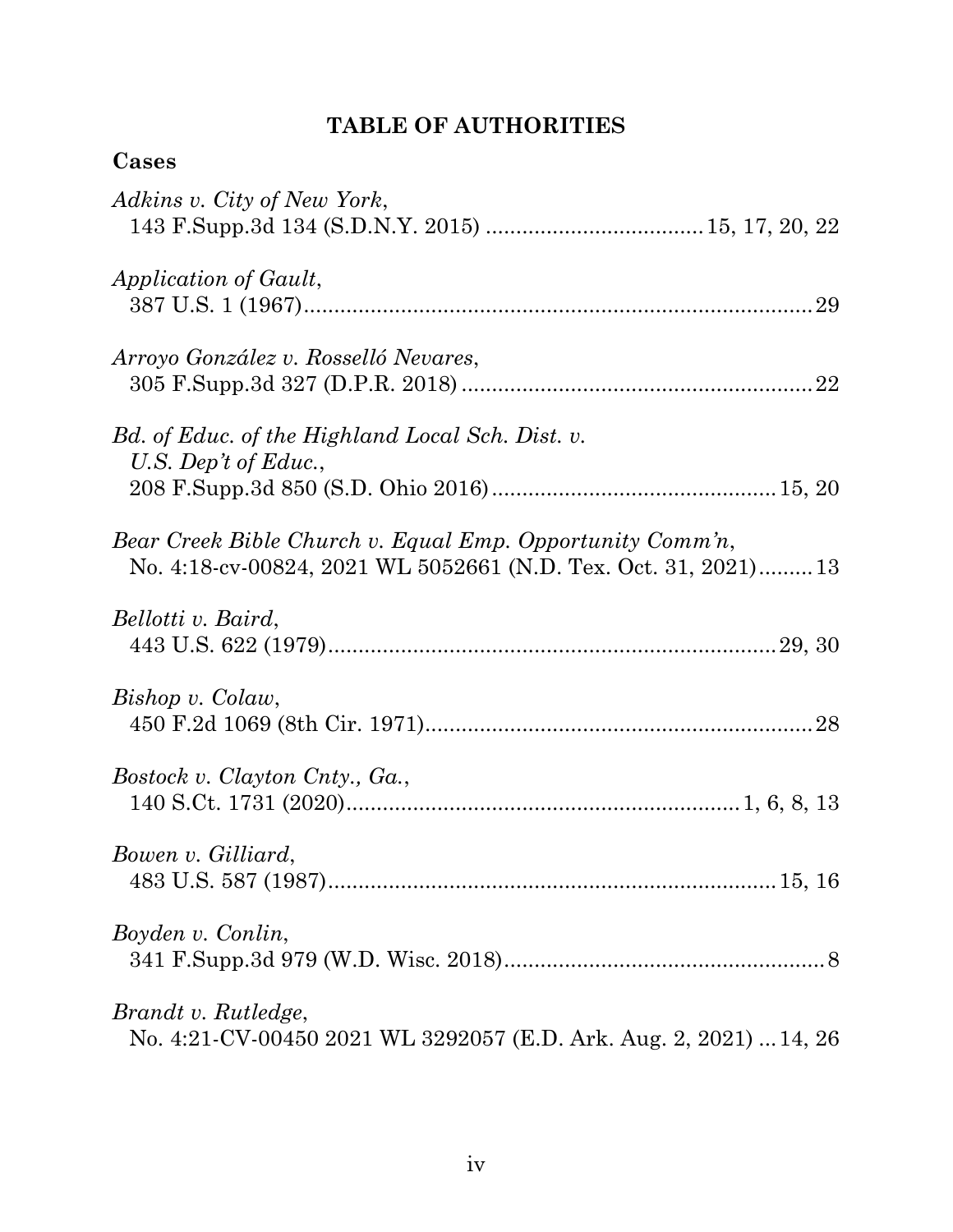| Carey v. Population Servs. Int'l,                                                                 |
|---------------------------------------------------------------------------------------------------|
| Christian Legal Soc. Chapter of the Univ. of California,<br>Hastings Coll. of the L. v. Martinez, |
| City of Cleburne, Tex. v. Cleburne Living Ctr.,                                                   |
| $D.T. v.$ Christ,<br>No. CV-20-00484, 2021 WL 3419055 (D. Ariz. Aug. 5, 2021) 21                  |
| Eisenstadt v. Baird,                                                                              |
| Emrik v. Chemung Cnty. Dep't of Soc. Servs.,                                                      |
| Equal Emp. Opportunity Comm'n v.<br>R.G. & G.R. Harris Funeral Homes, Inc.,                       |
| Evancho v. Pine–Richland Sch. Dist.,                                                              |
| F.V. v. Barron,                                                                                   |
| Fabian v. Hosp. of Cent. Conn.,                                                                   |
| Fields v. Smith,                                                                                  |
| Flack v. Wis. Dep't of Health Servs.,                                                             |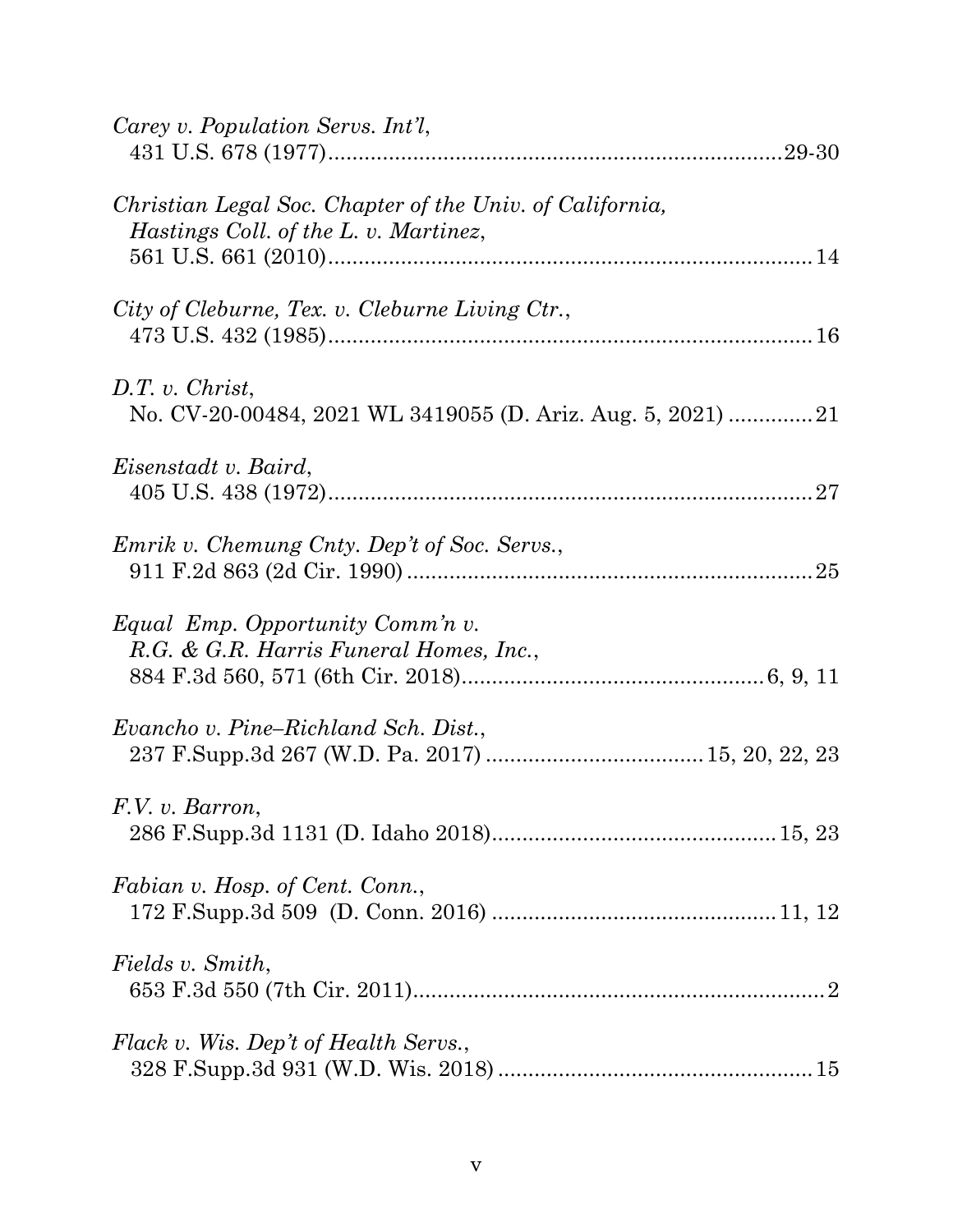| Fletcher v. Alaska,                                                                                    |
|--------------------------------------------------------------------------------------------------------|
| Foster v. Andersen,<br>No. 18-2552, 2019 WL 329548 (D. Kan. Jan. 25, 2019)  17                         |
| Glenn v. Brumby,                                                                                       |
| Gloucester Cnty. Sch. Bd. v. Grimm,                                                                    |
| Golinski v. U.S. Off. of Pers. Mgmt.,                                                                  |
| Grimm v. Gloucester Cnty. Sch. Bd.,<br>972 F.3d 586 (4th Cir. 2020), as amended (Aug. 28, 2020) passim |
| Griswold v. Connecticut,                                                                               |
| Hecox v. Little,                                                                                       |
| Kadel v. Folwell,                                                                                      |
| Kadel v. N. Carolina State Health Plan for Tchrs. & State Emps.,                                       |
| Kanuszewski v. Michigan Dep't of Health & Human Servs.,                                                |
| Karnoski v. Trump,                                                                                     |
| King v. Olmsted Cnty.,                                                                                 |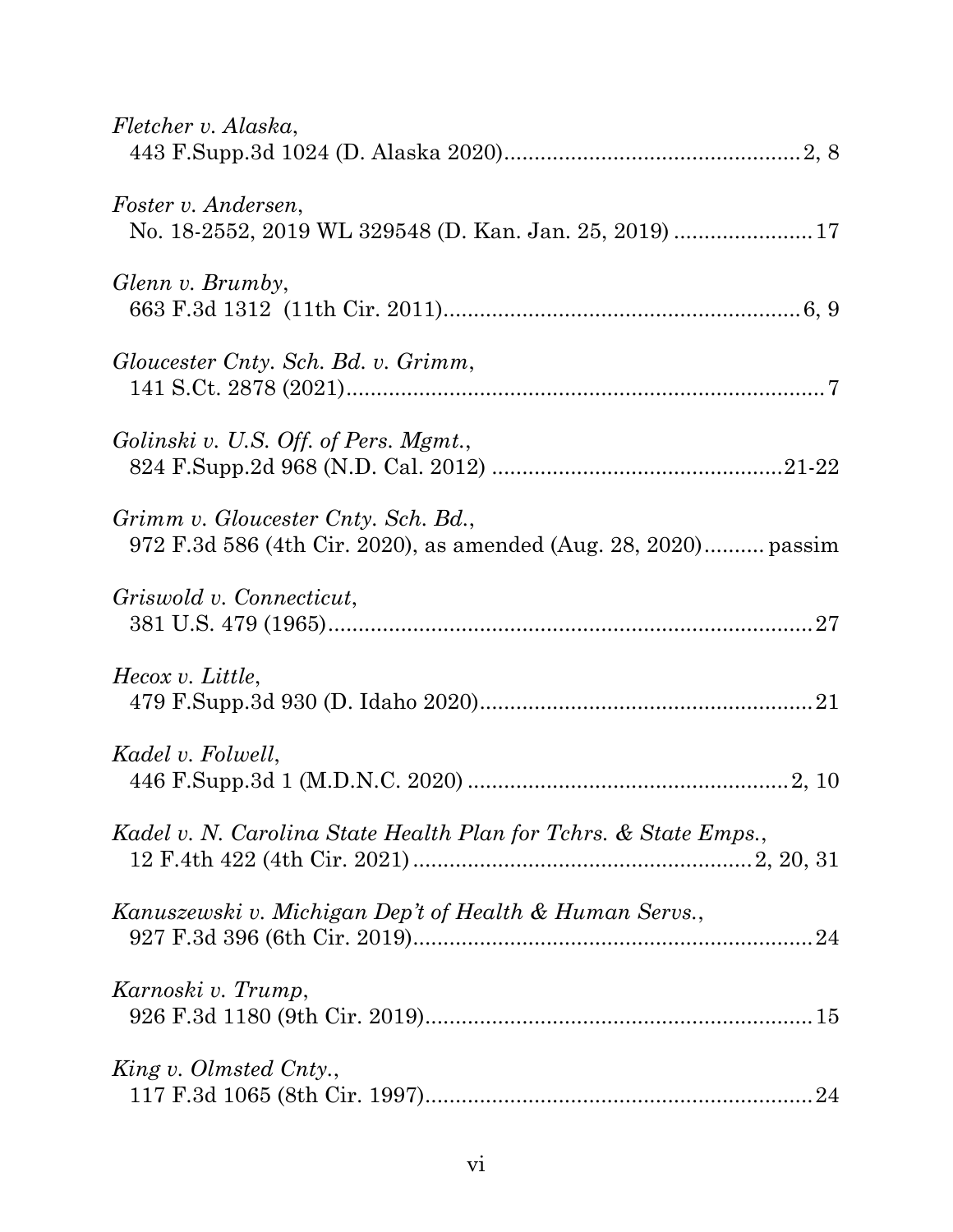| Lawrence v. Texas,                                  |  |
|-----------------------------------------------------|--|
| Love v. Beshear,                                    |  |
| M.A.B. v. Bd. of Educ. of Talbot Cnty.,             |  |
| Manzano v. South Dakota Dep't of Soc. Servs.,       |  |
| Mathews v. Lucas,                                   |  |
| McNally v. Pulitzer Pub. Co.,                       |  |
| Meyer v. Nebraska,                                  |  |
| Norsworthy v. Beard,                                |  |
| Nunez ex rel. Nunez v. San Diego,                   |  |
| Obergefell v. Hodges,                               |  |
| Parham $v.$ J.R.,                                   |  |
| PJ ex rel. Jensen v. Wagner,                        |  |
| Planned Parenthood of Central Missouri v. Danforth, |  |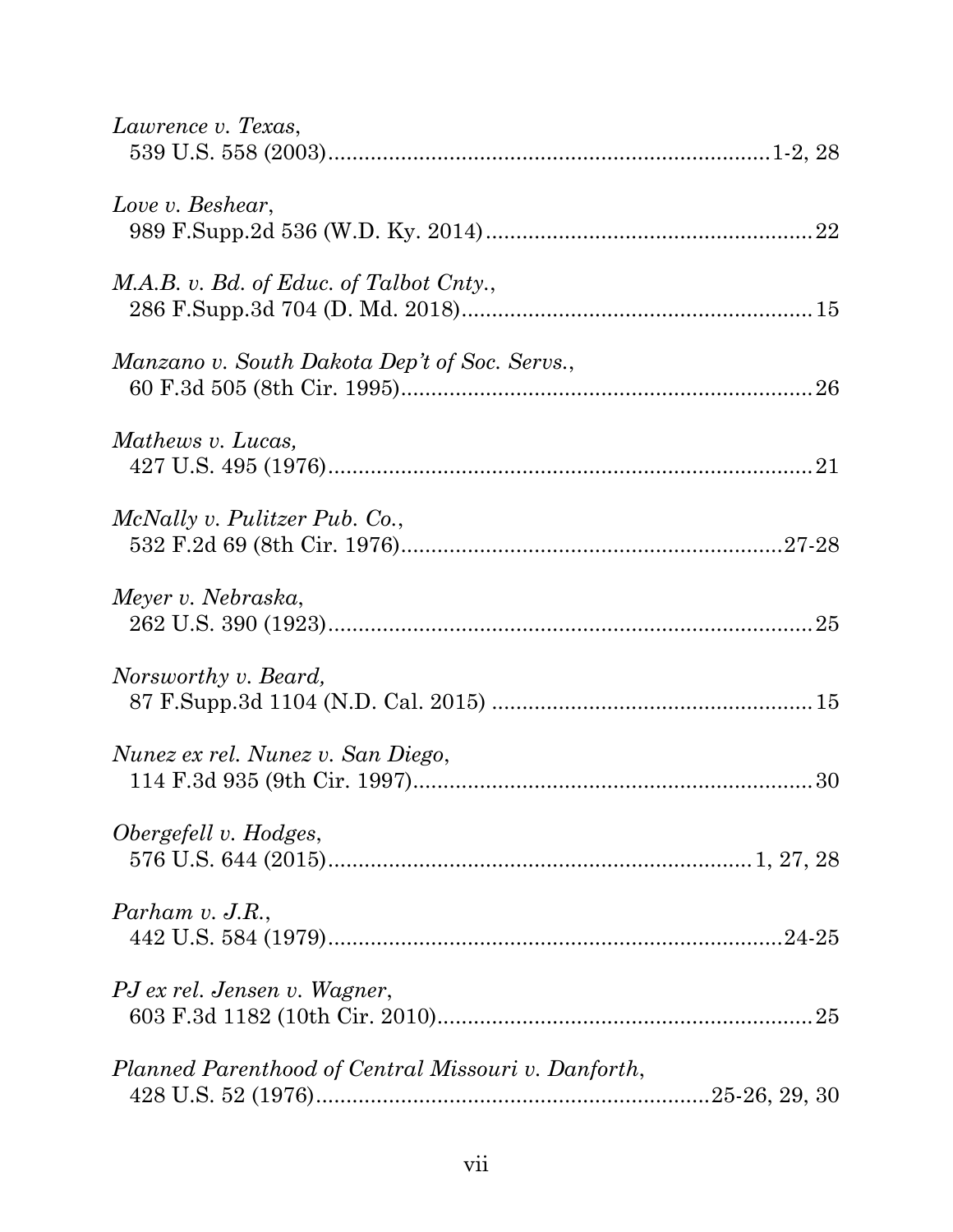| Planned Parenthood of Rocky Mountains Servs., Corp. v. Owens, |
|---------------------------------------------------------------|
| Planned Parenthood of Southeastern Pennsylvania v. Casey,     |
| Plyler v. Doe,                                                |
| <i>Prince v. Massachusetts,</i>                               |
| Ramos v. Vernon,                                              |
| Ray v. McCloud,                                               |
| Reno v. Flores,                                               |
| Rochin v. California,                                         |
| Rogers v. City of Little Rock, Ark.,                          |
| Romer v. Evans,                                               |
| Rosa v. Park W. Bank & Tr. Co.,                               |
| Santosky v. Kramer,                                           |
| Schroer v. Billington,                                        |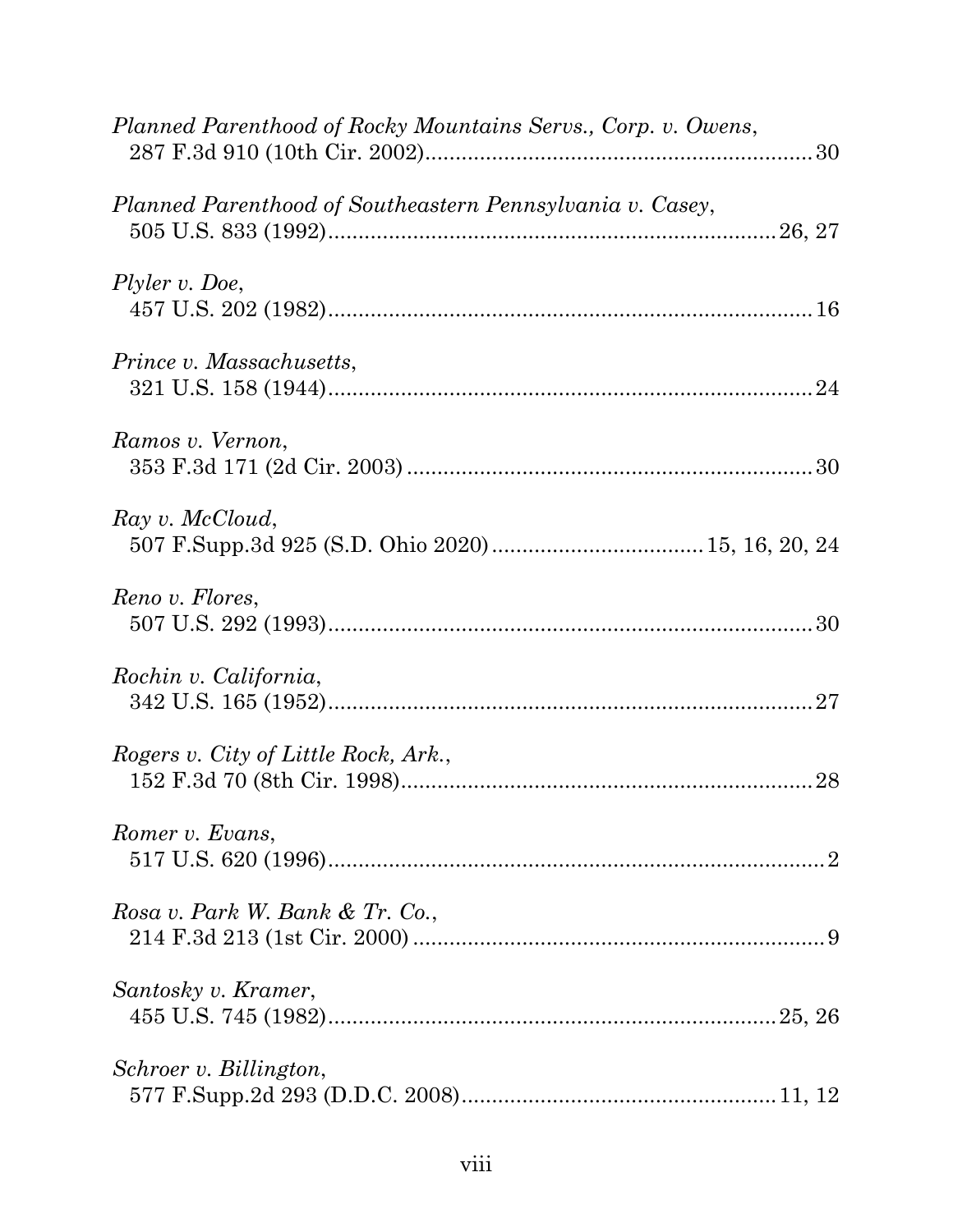| Schwenk v. Hartford,                                                                   |
|----------------------------------------------------------------------------------------|
| Toomey v. Arizona,<br>No. CV-19-00035, 2019 WL 7172144 (D. Ariz. Dec. 23, 2019) 11, 13 |
| Treistman ex rel. AT v. Greene,                                                        |
| Troxel v. Granville,                                                                   |
| Union Pac. Ry. Co. v. Botsford,                                                        |
| United States v. Virginia,                                                             |
| Washington v. Glucksberg,                                                              |
| <i>Washington v. Harper,</i>                                                           |
| Whitaker ex rel. Whitaker v.<br>Kenosha Unified Sch. Dist. No. 1 Bd. of Educ.,         |
| Whitewood v. Wolf,                                                                     |
| Whitman-Walker Clinic, Inc. v. U.S. Dep't of Health & Hum. Servs.,                     |
| Windsor v. United States,                                                              |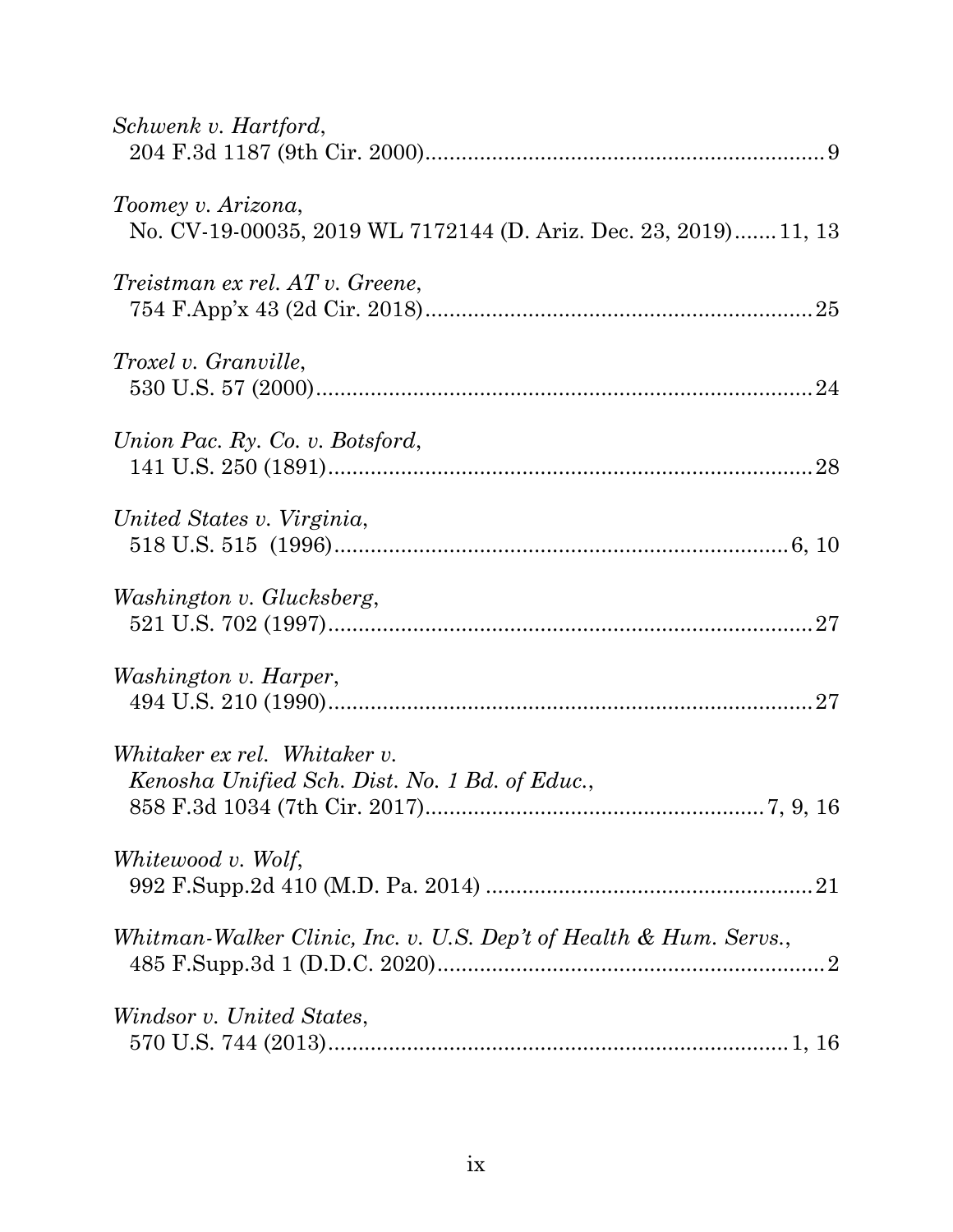| Windsor v. United States, |  |
|---------------------------|--|
| Winston v. Lee,           |  |
| Zablocki v. Redhail,      |  |

## **Statutes**

## **Rules**

|--|--|--|--|

## **Other Authorities**

| 2021 set a record for anti-transgender bills. Here's how you can support<br>the community, PBS NewsHour (Dec. 30, 2021 6:44PM EST),                                                        |  |
|--------------------------------------------------------------------------------------------------------------------------------------------------------------------------------------------|--|
| Am. Psychiatric Ass'n, <i>Position Statement on Discrimination Against</i><br><i>Transgender and Gender Variant Individuals (July 2012),</i>                                               |  |
| Jack L. Turban, et al., <i>Access to gender-affirming hormones during</i><br>adolescence and mental health outcomes among transgender adults,<br>PLoS ONE 17(1):e0261039, (Jan. 12, 2022), |  |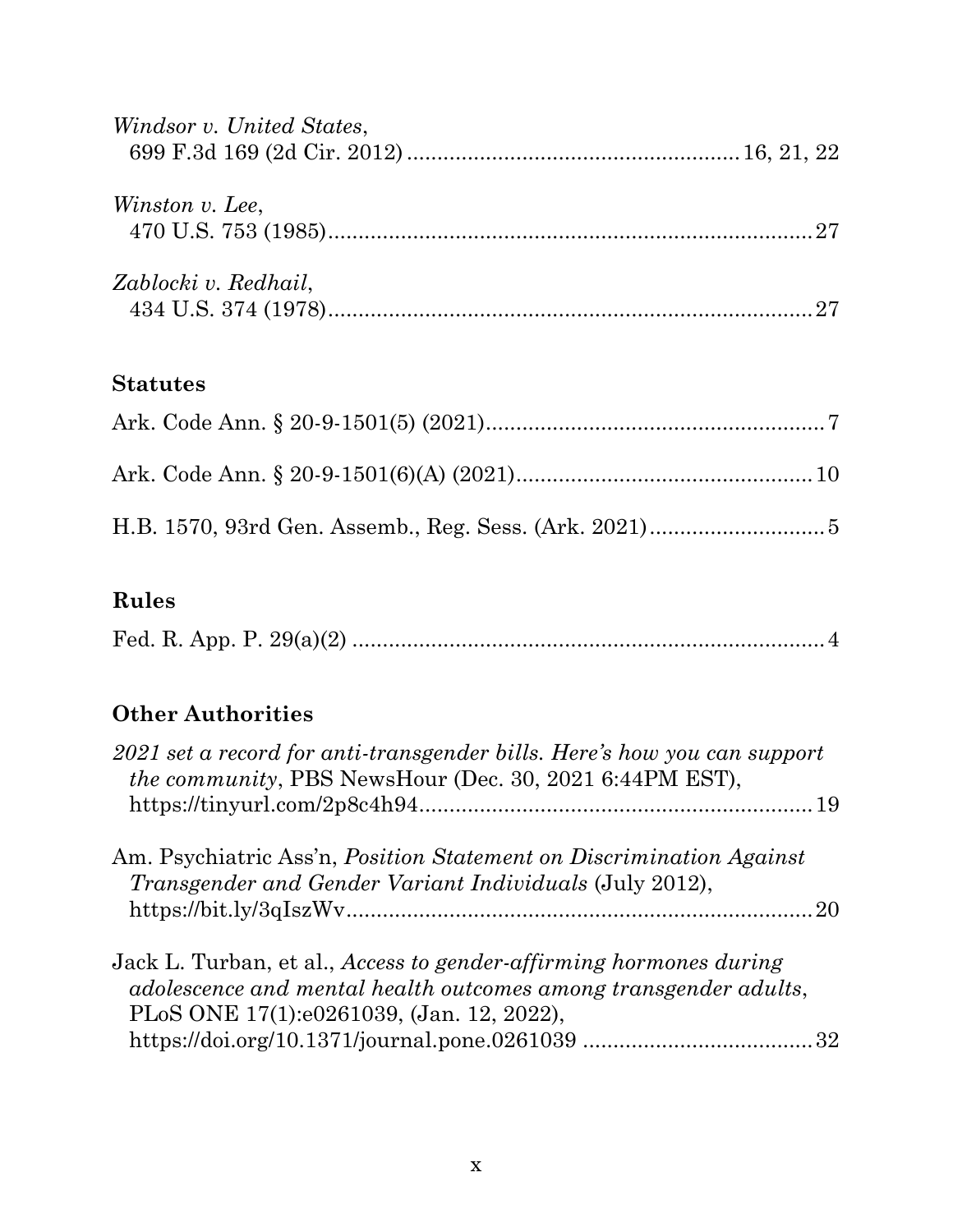| Lindsay Mahowald, Sharita Gruberg, and John Halpin, Ctr. for Am.<br>Progress, The State of the LGBTQ Community in 2020 A National<br>Public Opinion Study (Oct. 2020), https://tinyurl.com/yc6vctku 17     |
|------------------------------------------------------------------------------------------------------------------------------------------------------------------------------------------------------------|
| Madeleine Carlisle, Anti-Trans Violence and Rhetoric Reached Record<br>Highs Across America in 2021, TIME (Dec. 30, 2021),                                                                                 |
| Nat'l Acad. of Sciences, Eng'g, and Med., Understanding the Well-Being<br>of LGBTQI+ Populations $(2020)$ , at 12-10,                                                                                      |
|                                                                                                                                                                                                            |
| Priya Krishnakumar, This record-breaking year for anti-transgender<br><i>legislation would affect minors the most, CNN.com (Apr. 15, 2021),</i>                                                            |
| Sam Levin, Mapping the anti-trans laws sweeping America: 'A war on<br>100 fronts', The Guardian (June 14, 2021),                                                                                           |
| Sandy E. James and Bamby Salcedo, Nat'l Ctr. for Transgender Equal.<br>and TransLatin@ Coalition, 2015 U.S. Transgender Survey: Report on<br>the Experiences of Latino/a Respondents (Oct. 2017),          |
| Sandy E. James et al., Nat'l Ctr. for Transgender Equal., The Report of<br><i>the 2015 U.S. Transgender Survey (Dec. 2016),</i>                                                                            |
| Sandy E. James, et al., Nat'l Ctr. for Transgender Equal., Black<br>TransAdv. and Nat'l Black Justice Coal., 2015 U.S. Transgender<br>Survey: Report on the Experiences of Black Respondents (Sept. 2017), |

https://tinyurl.com/ycyv9vnh .................................................................18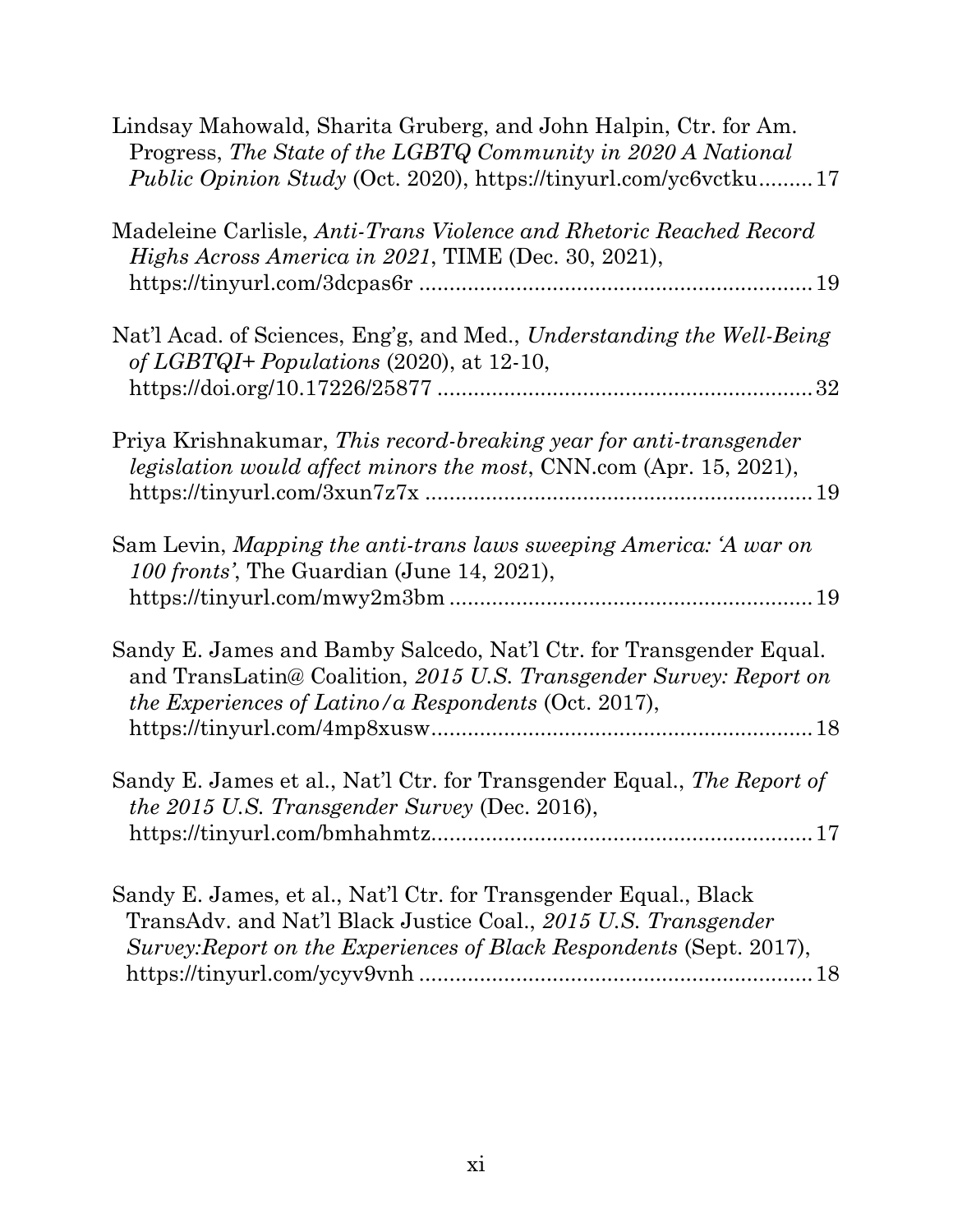## **INTERESTS OF** *AMICI CURIAE*<sup>1</sup>

*Amici* consist of Lambda Legal Defense and Education Fund, Inc., the National Women's Law Center, and the 20 additional organizations listed below. *Amici* are committed to ensuring that all people, including women and LGBTQ people, can live their lives free from discrimination, including with respect to access to health care they need.

Founded in 1973, **Lambda Legal Defense and Education Fund, Inc.** is the nation's oldest and largest legal organization committed to achieving full recognition of the civil rights of lesbian, gay, bisexual, transgender, and queer ("LGBTQ") people and everyone living with HIV through impact litigation, education, and public policy work. Lambda Legal has served as counsel or *amicus* in seminal cases regarding the rights of LGBT people and people living with HIV. *See*, *e.g.*, *Bostock v. Clayton Cnty., Ga.*, 140 S.Ct. 1731 (2020); *Obergefell v. Hodges*, 576 U.S. 644 (2015); *United States v. Windsor*, 570 U.S. 744 (2013); *Lawrence v.* 

<sup>&</sup>lt;sup>1</sup> No party's counsel authored this brief in whole or in part, and no party or party's counsel contributed money that was intended to fund preparing or submitting this brief. No person other than *amici*, their members, or their counsel made a monetary contribution to its preparation or submission.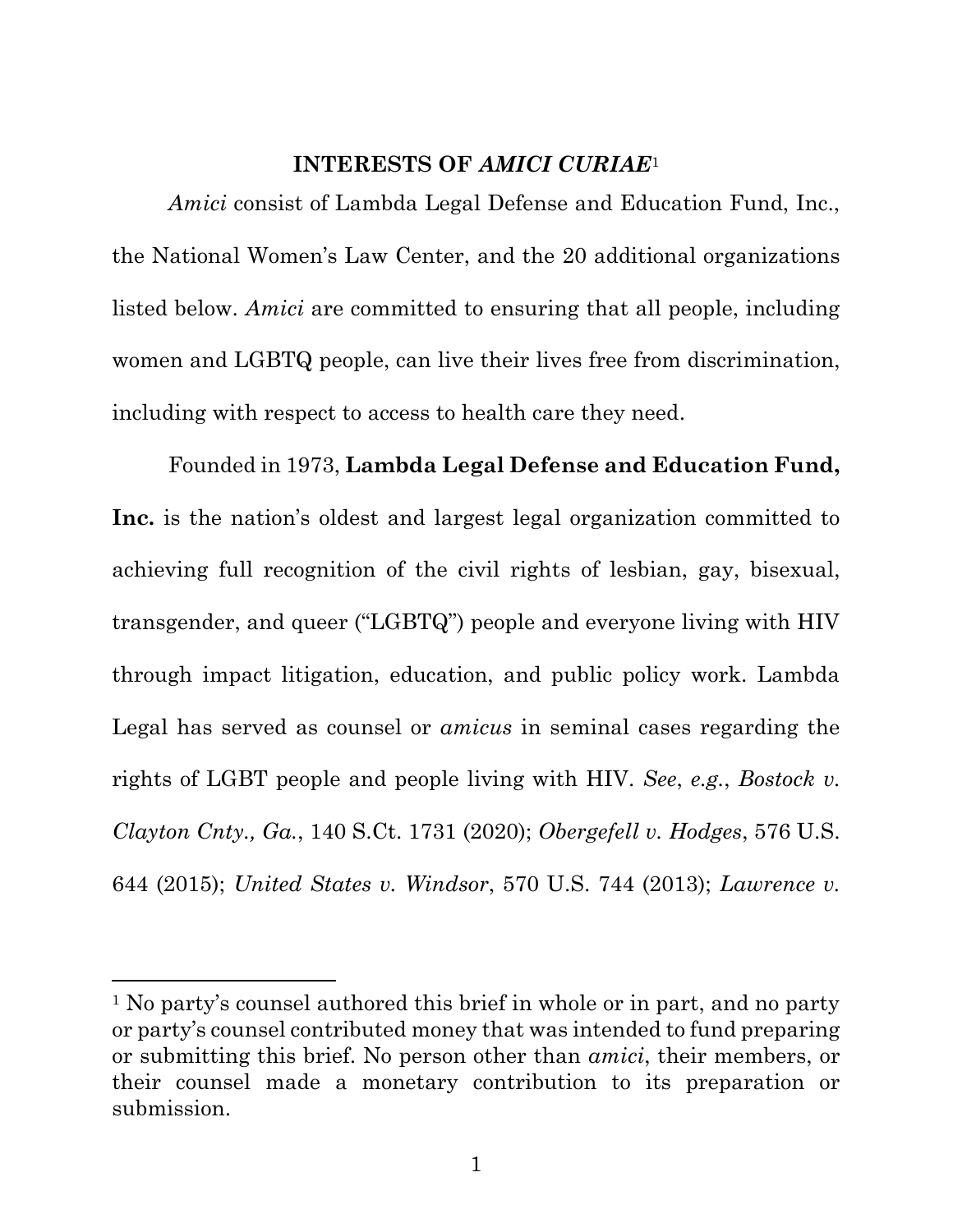*Texas*, 539 U.S. 558 (2003); *Romer v. Evans*, 517 U.S. 620 (1996). Since its founding, Lambda Legal has sought to eliminate discriminatory barriers to health care for LGBTQ people, particularly transgender people. This includes, among others: *Whitman-Walker Clinic, Inc. v. U.S. Dep't of Health & Hum. Servs.*, 485 F.Supp.3d 1 (D.D.C. 2020); *Fletcher v. Alaska*, 443 F.Supp.3d 1024 (D. Alaska 2020); *Kadel v. Folwell*, 446 F.Supp.3d 1 (M.D.N.C. 2020), *aff'd sub nom. Kadel v. N. Carolina State Health Plan for Tchrs. & State Emps.*, 12 F.4th 422 (4th Cir. 2021), *as amended* (Dec. 2, 2021); and *Fields v. Smith*, 653 F.3d 550 (7th Cir. 2011). Lambda Legal therefore has a particular interest in ensuring that laws, like Arkansas's ban on gender-affirming care for transgender minors, be properly scrutinized by the courts and enjoined.

The **National Women's Law Center** ("**NWLC**") is a nonprofit legal organization dedicated to the advancement and protection of women's legal rights and the rights of all people to be free from sex discrimination. Since 1972, NWLC has focused on issues of key importance to women and girls, including economic security, reproductive rights and health, workplace justice, and education, with special attention to the needs of low-income women and those who face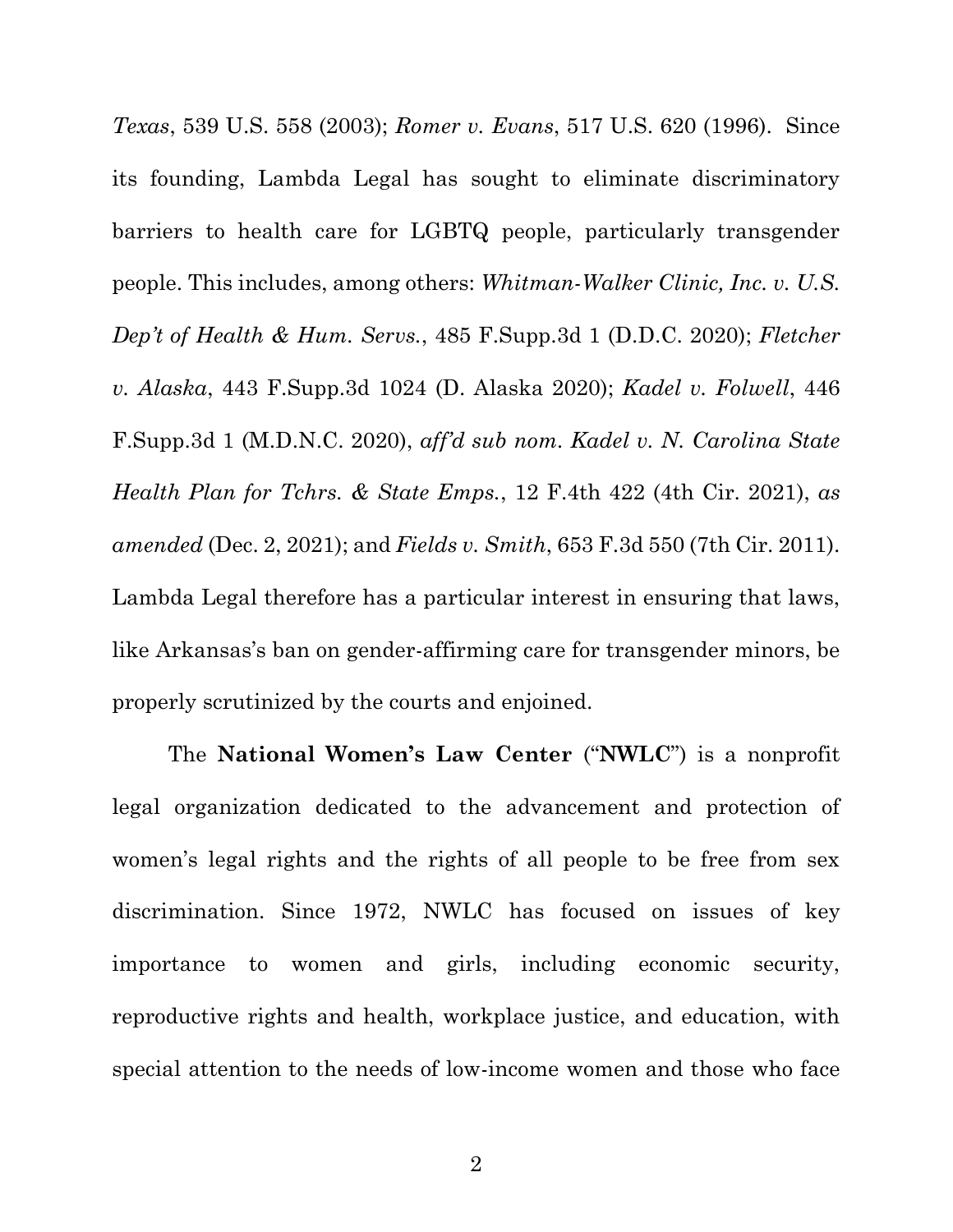multiple and intersecting forms of discrimination, including LGBTQ people. NWLC has participated in numerous cases, including before Courts of Appeals and the U.S. Supreme Court, to ensure that rights and opportunities are not restricted based on sex. Additionally, NWLC has a particular interest in ensuring that discrimination against LGBTQ individuals is not perpetuated in the name of women's rights.

Additional *Amici* include:

- Equality South Dakota
- Family Equality
- Freedom for All Americans
- Gender Justice
- GLBTQ Legal Advocates & Defenders
- Human Rights Campaign
- Intransitive (Mabelvale, Arkansas)
- Legal Voice
- Lucie's Place (Little Rock, Arkansas)
- National Center for Lesbian Rights
- National Center for Transgender Equality
- National LGBTQ Task Force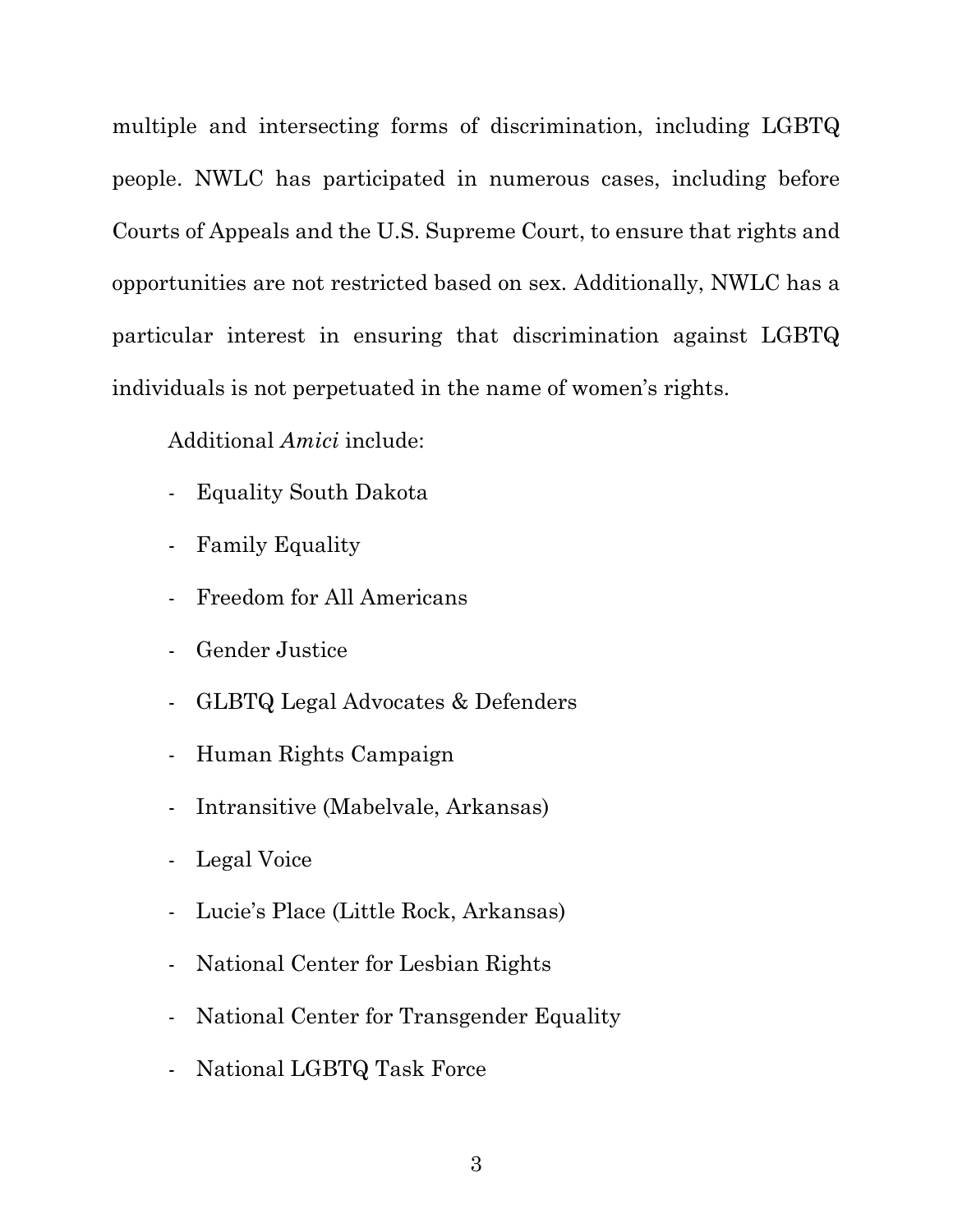- One Iowa
- OutNebraska
- PFLAG
- SisterReach
- South Dakota Transformation Project
- Southwest Women's Law Center
- Transformation Project Advocacy Network
- Women's Law Project

*Amici* file this brief pursuant to Federal Rule of Appellate Procedure 29(a)(2). All parties consent to the filing of this brief.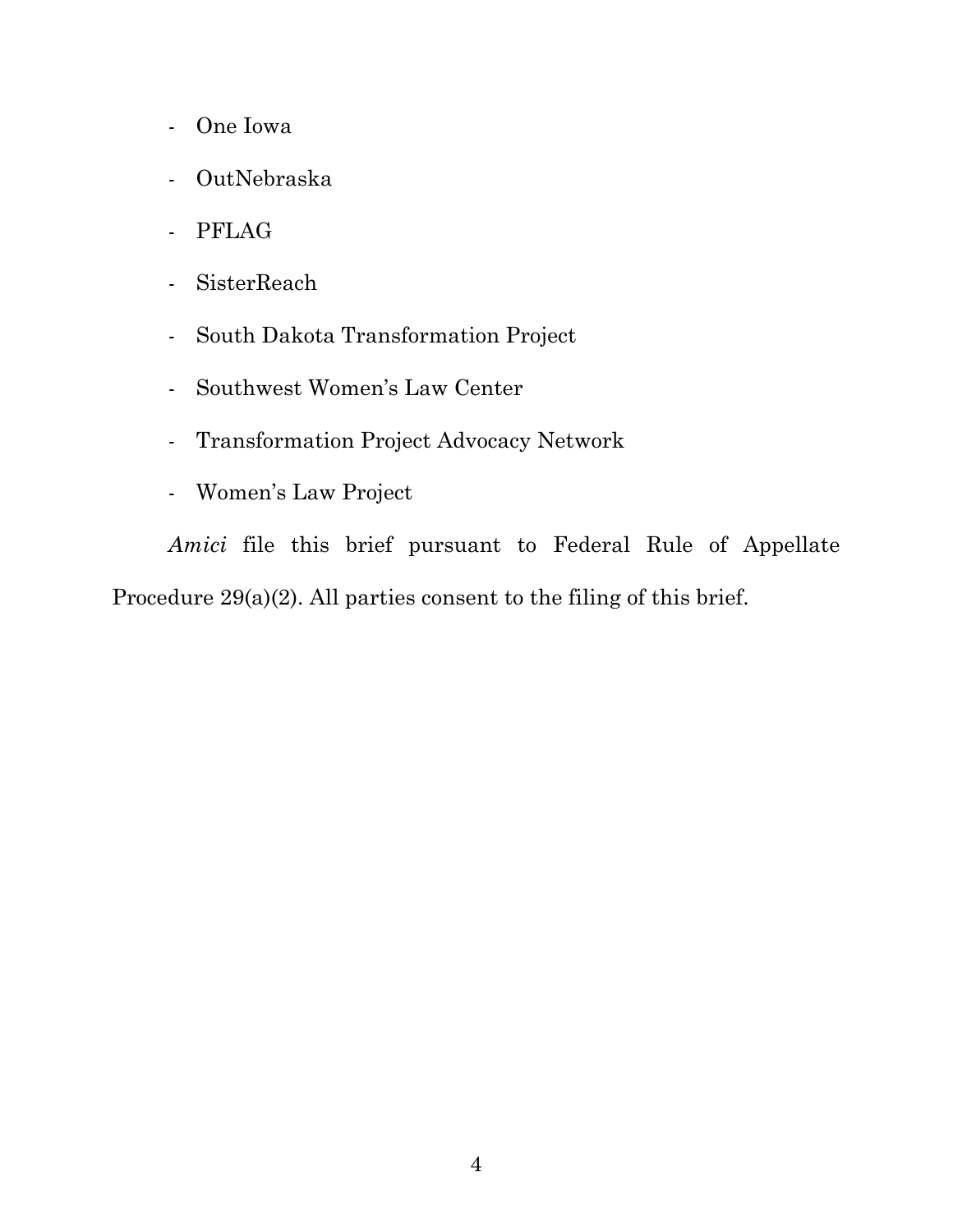#### **INTRODUCTION**

In April 2021, the Arkansas Legislature passed House Bill 1570, 93rd Gen. Assemb., Reg. Sess. (Ark. 2021), over the governor's veto, and thereby blocked all access for transgender adolescents who suffer from gender dysphoria to the medically necessary and often lifesaving genderaffirming medical care they need. This Health Care Ban prohibits a physician or any other health care professional from providing or referring any individual under the age of 18 for "gender transition procedures." In doing so, Arkansas has placed many transgender adolescents at grave risk of harm and violated their constitutional rights, as well as those of their parents.

*Amici* fully support the arguments made by Plaintiffs in their brief. The district court did not abuse its discretion when it decided to preliminary enjoin the Health Care Ban and prevent it from taking effect. *Amici* submit this brief to provide the court with additional guidance regarding the multiple reasons why the Health Care Ban is subject to heightened scrutiny under the Fourteenth Amendment. *Amici* also provide additional information as to why the Ban cannot be justified by a purported motivation to protect minors.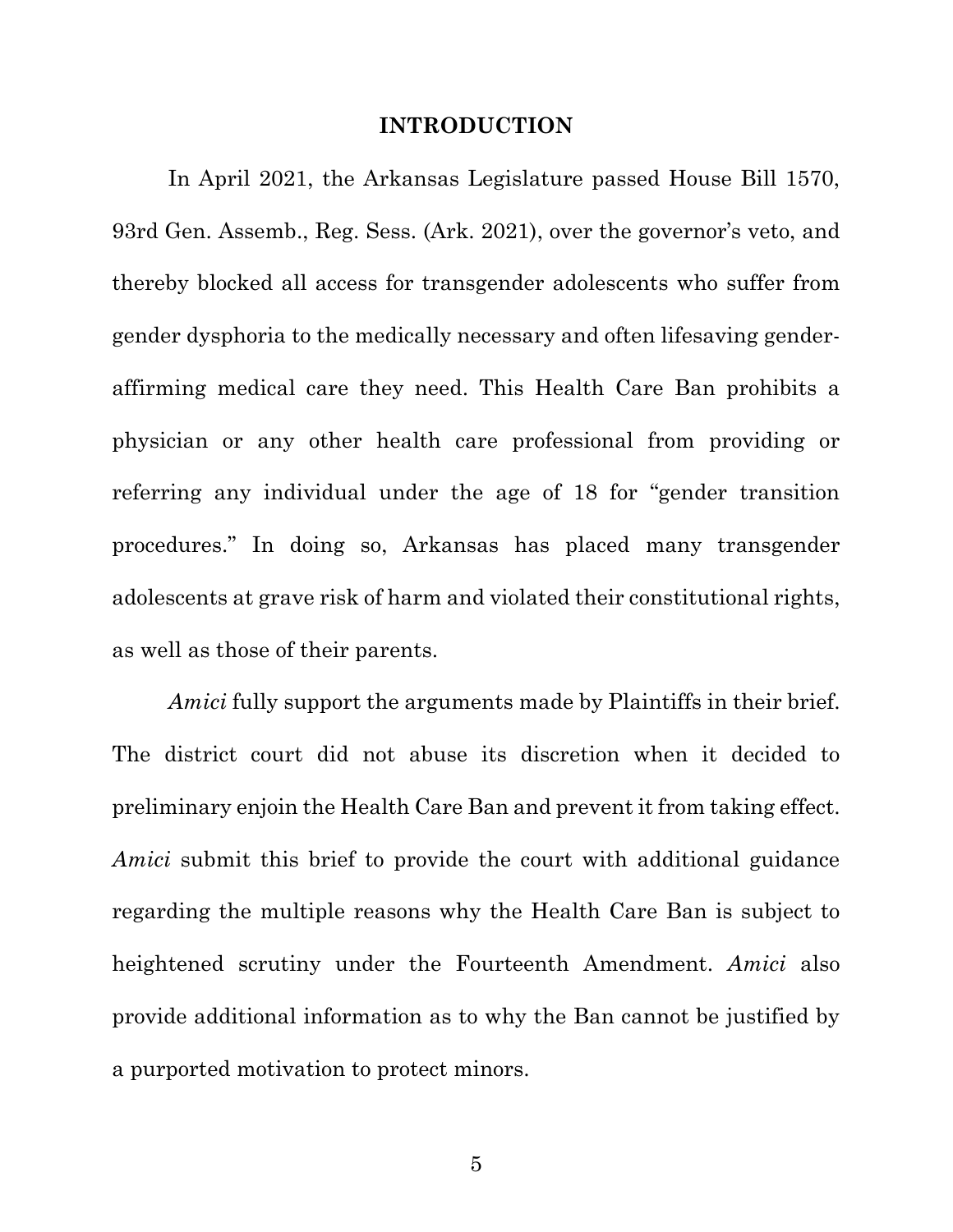Arkansas is the only state that prohibits transgender youth suffering from gender dysphoria from accessing the gender-affirming care that they may need—health care treatments that are welldocumented and widely-accepted by the medical and scientific community. This Court should affirm the district court's decision and allow the current injunction to remain in place.

#### **ARGUMENT**

## **I. Arkansas's Health Care Ban is subject to heightened scrutiny because it discriminates based on sex.**

It is incontrovertible that "all gender-based classifications … warrant heightened scrutiny." *United States v. Virginia*, 518 U.S. 515, 555 (1996) (quotation omitted). Here, the Ban is subject to heightened scrutiny because: (1) on its face, it is a classification based on sex; (2) "[t]here is [] a congruence between discriminating against transgender … individuals and discrimination on the basis of gender-based [] norms," *Glenn v. Brumby*, 663 F.3d 1312, 1316 (11th Cir. 2011); (3) "discrimination on the basis of … transitioning status is necessarily discrimination based on sex," *Equal Emp. Opportunity Comm'n v. R.G. & G.R. Harris Funeral Homes, Inc.*, 884 F.3d 560, 571 (6th Cir. 2018), *aff'd sub nom. Bostock v. Clayton Cnty., Georgia*, 140 S.Ct. 1731 (2020);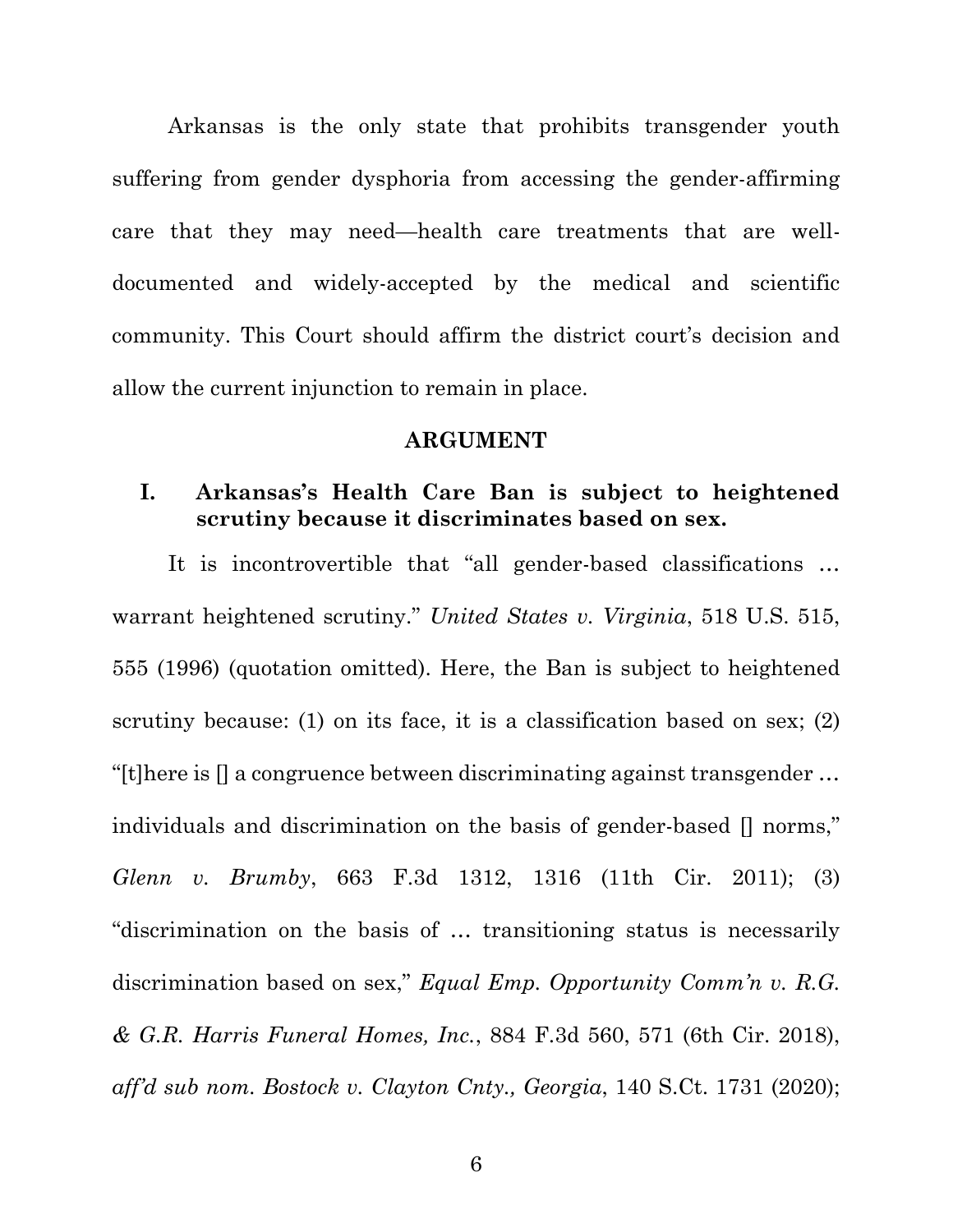and (4) any policy that treats transgender people differently "is inherently based upon a sex-classification," *Whitaker ex rel. Whitaker v. Kenosha Unified Sch. Dist. No. 1 Bd. of Educ.*, 858 F.3d 1034, 1051 (7th Cir. 2017).

#### **a. The Ban facially discriminates based on sex.**

The Health Care Ban prohibits a physician or any other health care professional from providing or referring any individual under the age of 18 for "*gender* transition procedures," which it defines as "the process in which a person goes from identifying with and living as a *gender* that corresponds to his or her biological *sex* to identifying with and living as a *gender* different from his or her biological *sex*." Ark. Code Ann. § 20-9- 1501(5) (2021). The Ban's explicitly sex-based terms make plain that the discrimination at issue here is based on sex. It simply "cannot be stated without referencing sex," *Whitaker*, 858 F.3d at 1051, and "[o]n that ground alone, heightened scrutiny should apply." *Grimm v. Gloucester Cnty. Sch. Bd.*, 972 F.3d 586, 608 (4th Cir. 2020), *as amended* (Aug. 28, 2020), *cert. denied*, 141 S.Ct. 2878 (2021).

What is more, on its face, the Ban discriminates against transgender minors because their identities differ from the sex they were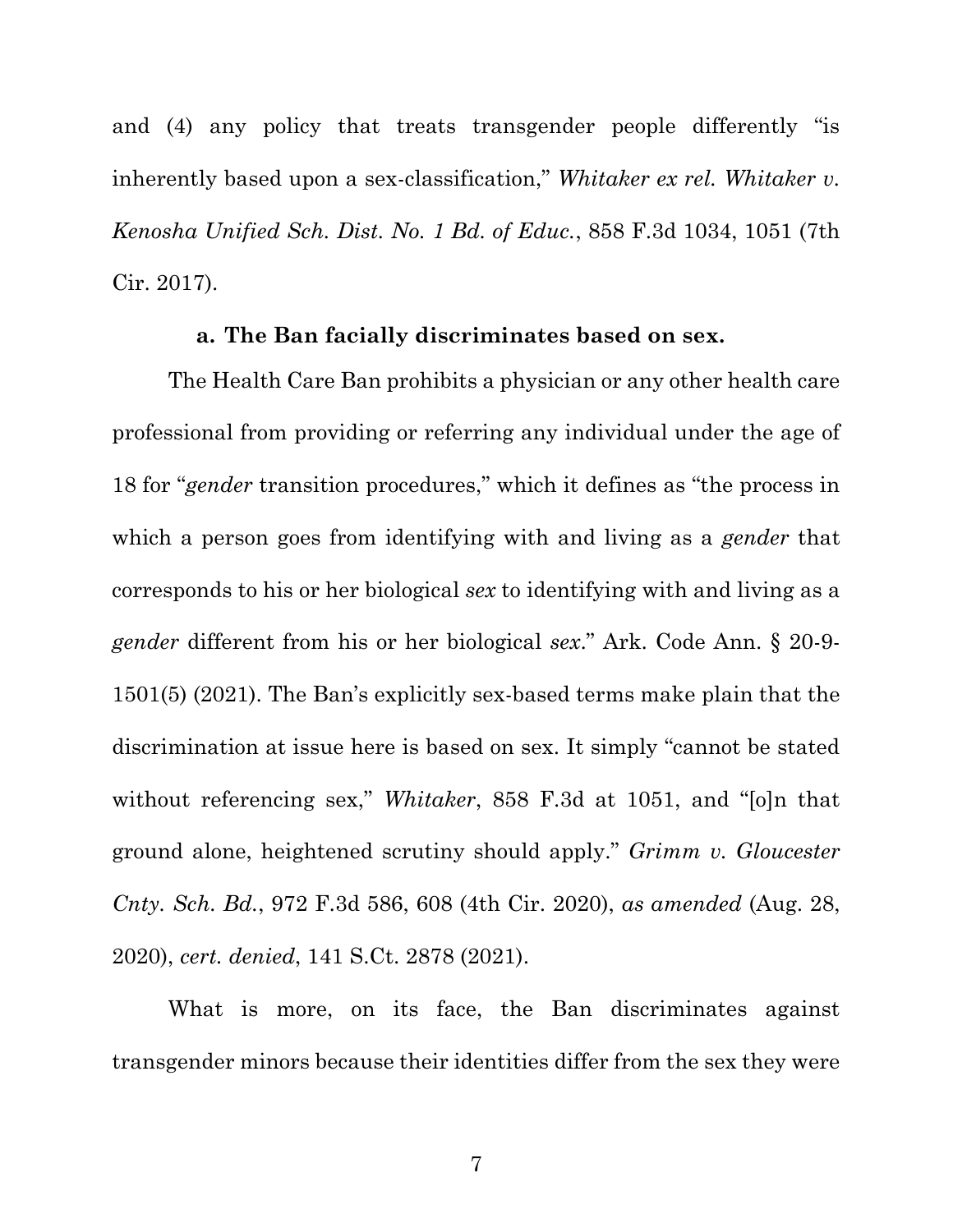designated at birth. The Supreme Court confirmed in *Bostock v. Clayton County, Georgia*, that by discriminating against a transgender person because they identify with a sex that differs from their birth-assigned sex while treating more favorably an otherwise similarly situated person who identifies with the same birth-assigned sex, one "intentionally penalizes" the transgender person "for traits or actions that it tolerates" in the cisgender person. 140 S.Ct. at 1741–42.

The case of *Fletcher v. Alaska*, 443 F.Supp.3d 1024 (D. Alaska 2020), is particularly instructive here. The district court considered an exclusion of coverage for gender-affirming care contained in the Alaska state employee health plan. In granting summary judgment to the plaintiff and declaring the policy unlawful, the court explained that where the plan covers some forms of care "if it reaffirms an individual's natal sex, but denies coverage for the same [care] if it diverges from an individual's natal sex," that constitutes "discrimination because of sex." *Id*. at 1030. That is what the Ban does here. In the words of the court in *Boyden v. Conlin*, 341 F.Supp.3d 979, 995 (W.D. Wisc. 2018), the Ban is a "straightforward" case of sex discrimination.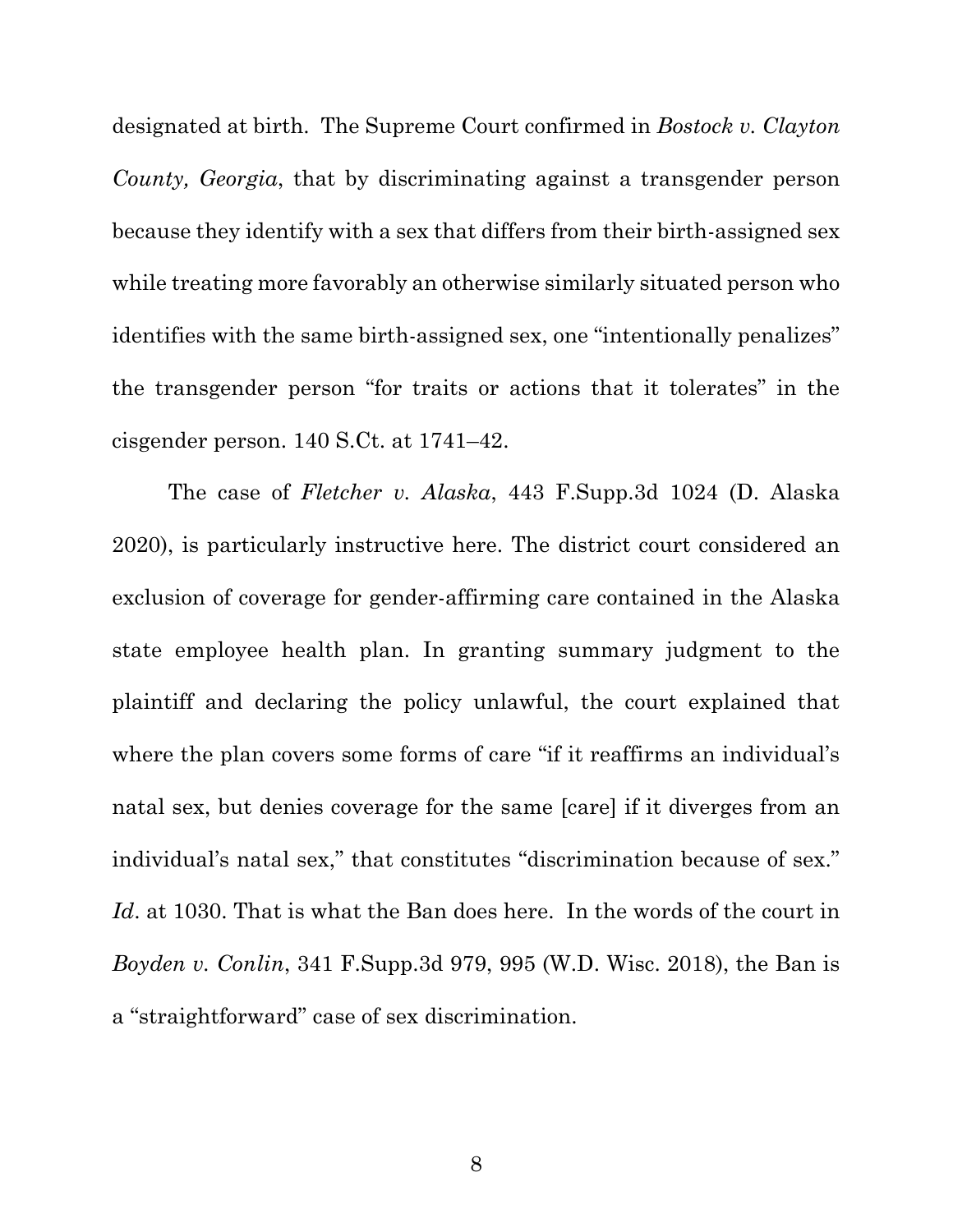#### **b. The Ban discriminates based on sex stereotypes.**

The Ban also unlawfully discriminates based on sex stereotypes. "There is no way to disaggregate discrimination on the basis of transgender status from discrimination on the basis of gender nonconformity." *Harris Funeral Homes*, 884 F.3d at 576–77. Indeed, "[m]any courts … have held that various forms of discrimination against transgender people constitute sex-based discrimination ... because such policies punish transgender persons for gender non-conformity, thereby relying on sex stereotypes." *Grimm*, 972 F.3d at 608. This includes, among others, the First, Fourth, Sixth, Seventh, Ninth, and Eleventh Circuits, which have recognized this impermissible sex stereotyping in both constitutional and statutory contexts. *See id.*; *Harris Funeral Homes*, 884 F.3d at 576–77; *Whitaker*, 858 F.3d at 1051; *Glenn*, 663 F.3d at 1316 ("A person is defined as transgender precisely because of the perception that his or her behavior transgresses gender stereotypes."); *Rosa v. Park W. Bank & Tr. Co.*, 214 F.3d 213, 215–16 (1st Cir. 2000); *Schwenk v. Hartford*, 204 F.3d 1187, 1201–02 (9th Cir. 2000). "In so holding, these courts have recognized a central tenet of equal protection in sex discrimination cases: that states 'must not rely on overbroad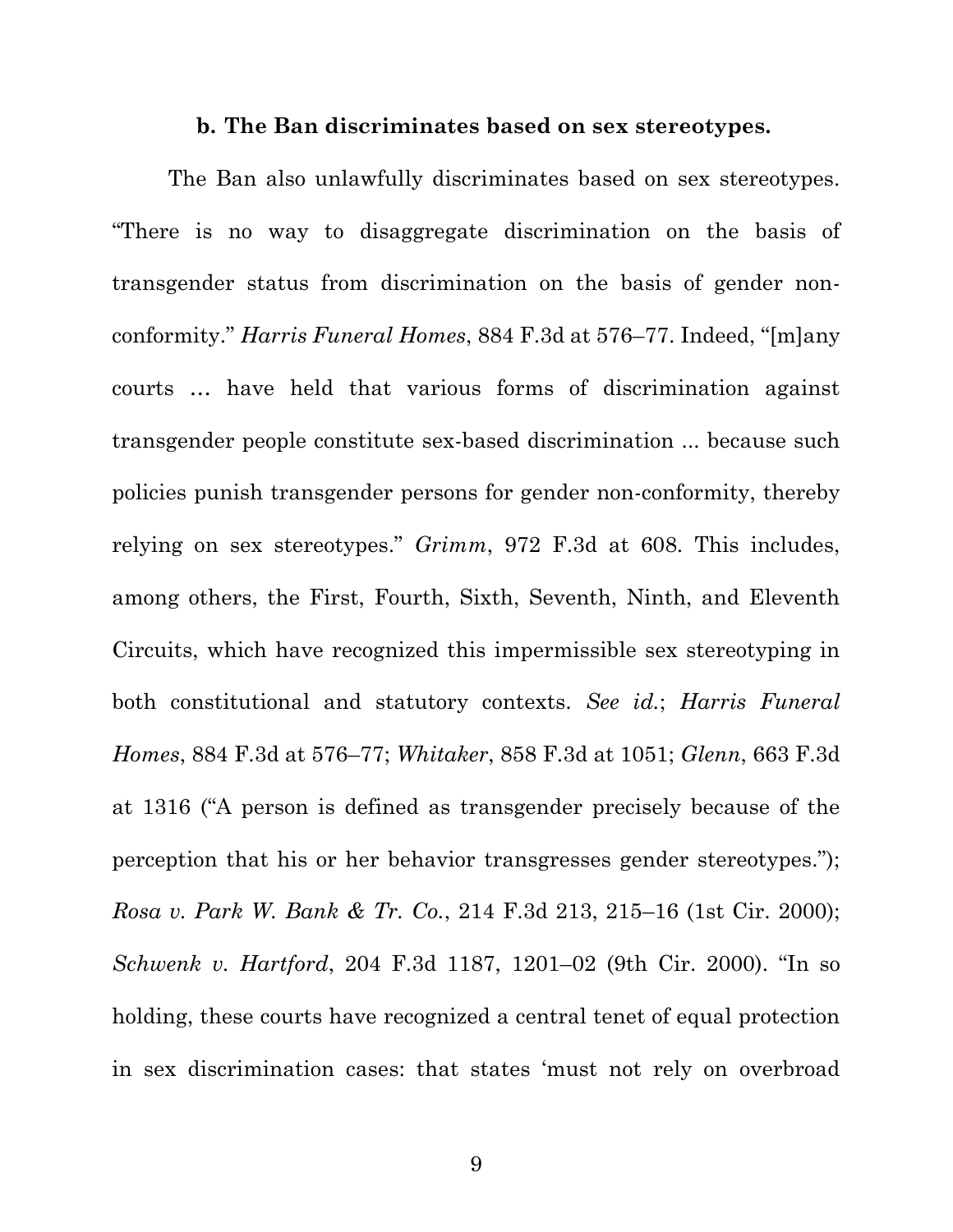generalizations' regarding the sexes." *Grimm*, 972 F.3d at 609 (quoting *Virginia*, 518 U.S. at 533). 2

Here, the Health Care Ban is based on stereotypes of how a person's body should look vis-à-vis their sex designated at birth. *See* Ark. Code Ann. § 20-9-1501(6)(A) (2021) (prohibiting "any medical or surgical service … related to gender transition that seeks to: (i) Alter or remove physical or anatomical characteristics or features that are *typical for the individual's biological sex*; or (ii) Instill or create physiological or anatomical characteristics that resemble a sex different from the individual's biological sex" (emphasis added)); *cf*. *Kadel v. Folwell*, 446 F.Supp.3d 1, 14 (M.D.N.C. 2020) (finding a health plan's exclusion of gender-affirming care "tethers Plaintiffs to sex stereotypes which, as a

<sup>2</sup> *Amici* refute the assertion made by one of Defendants' *amici* that holding that the Ban unlawfully discriminates based on sex would somehow undermine protections for cisgender women and girls. (WoLF Br. at 25.) Not only is this argument unsupported and without merit but holding that the Ban unlawfully discriminates based on sex would actually strengthen our legal protections against sex discrimination for all women and girls. Affirming that the Ban constitutes unlawful sex discrimination will fortify protections from sex discrimination for all by discouraging the very type of discrimination and generalizations based on archaic notions about sex that has been historically deployed to undermine the equal participation of women and girls in society.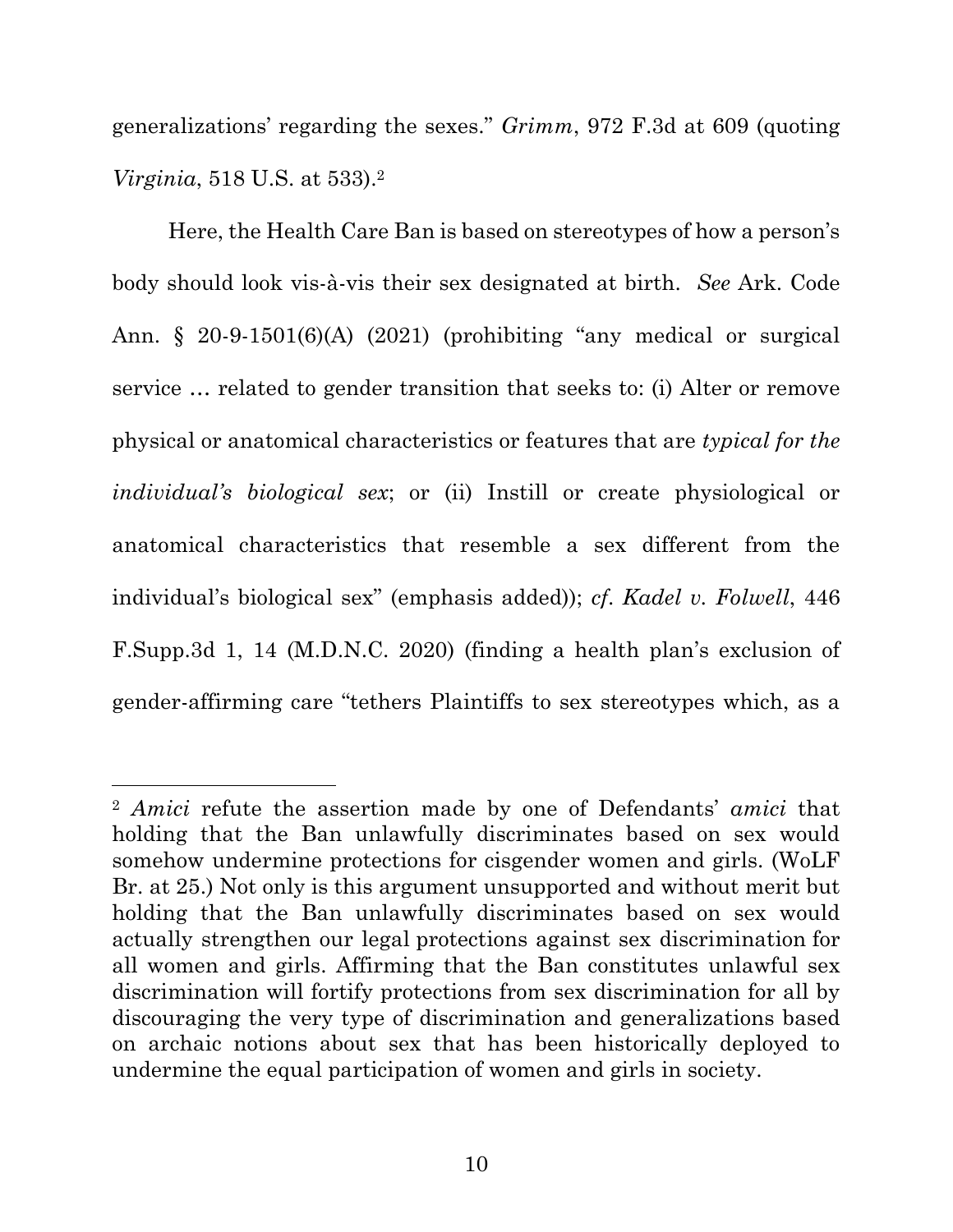matter of medical necessity, they seek to reject"). But relying on "notions of how sexual organs and gender identity ought to align" is impermissible sex stereotyping. *Harris Funeral Homes*, 884 F.3d at 576; *see also Toomey v. Arizona*, No. CV-19-00035, 2019 WL 7172144, at \*6 (D. Ariz. Dec. 23, 2019) ("Discrimination based on the incongruence between natal sex and gender identity—which transgender individuals, by definition, experience and display—implicates the gender stereotyping[.]"). Discrimination based on sex "is not only discrimination because of maleness and discrimination because of femaleness," but also "discrimination because of the properties or characteristics by which individuals may be classified as male or female." *Fabian v. Hosp. of Cent. Conn.*, 172 F.Supp.3d 509, 526 (D. Conn. 2016).

## **c. The Ban discriminates based on sex because it discriminates based on gender transition.**

Moreover, as multiple courts have recognized, discrimination based on gender transition is necessarily discrimination based on sex. *See Harris Funeral Homes*, 884 F.3d at 575 ("discrimination 'because of sex' inherently includes discrimination against employees because of a change in their sex"); *Fabian*, 172 F.Supp.3d at 527; *Schroer v. Billington*, 577 F.Supp.2d 293, 306–07 (D.D.C. 2008).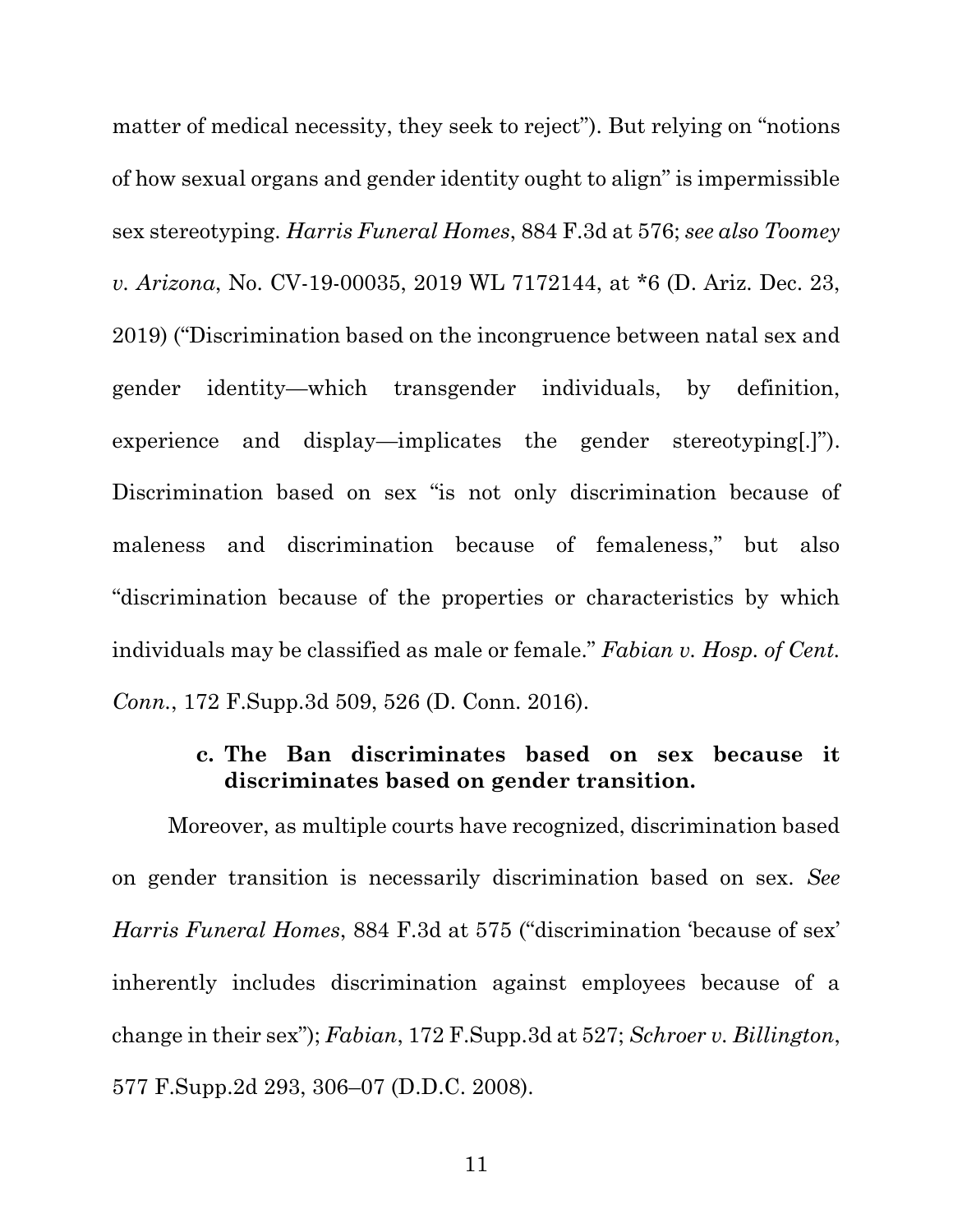Just as discrimination based on religious conversion is necessarily based on religion, discrimination based on gender transition is discrimination based on sex. For example, the district court for D.C. noted in *Schroer* that firing an employee for transitioning was impermissible discrimination because of sex just as firing an employee because she converts from Christianity to Judaism "would be a clear case of discrimination 'because of religion.'" 577 F.Supp.2d at 306. Even if the employer "harbors no bias toward either Christians or Jews but only 'converts[,]' … [n]o court would take seriously the notion that 'converts' are not covered" by the statutory ban on religious discrimination. *Id*.; *accord Fabian*, 172 F.Supp.3d at 527. "Because Christianity and Judaism are understood as examples of religions rather than the definition of religion itself, discrimination against converts, or against those who practice either religion the 'wrong' way, is obviously discrimination 'because of religion.'" *Id*.

The same analysis applies here: a law that discriminates against those who undertake "gender transition procedures" constitutes discrimination because of sex. As such, the Ban discriminates based on sex.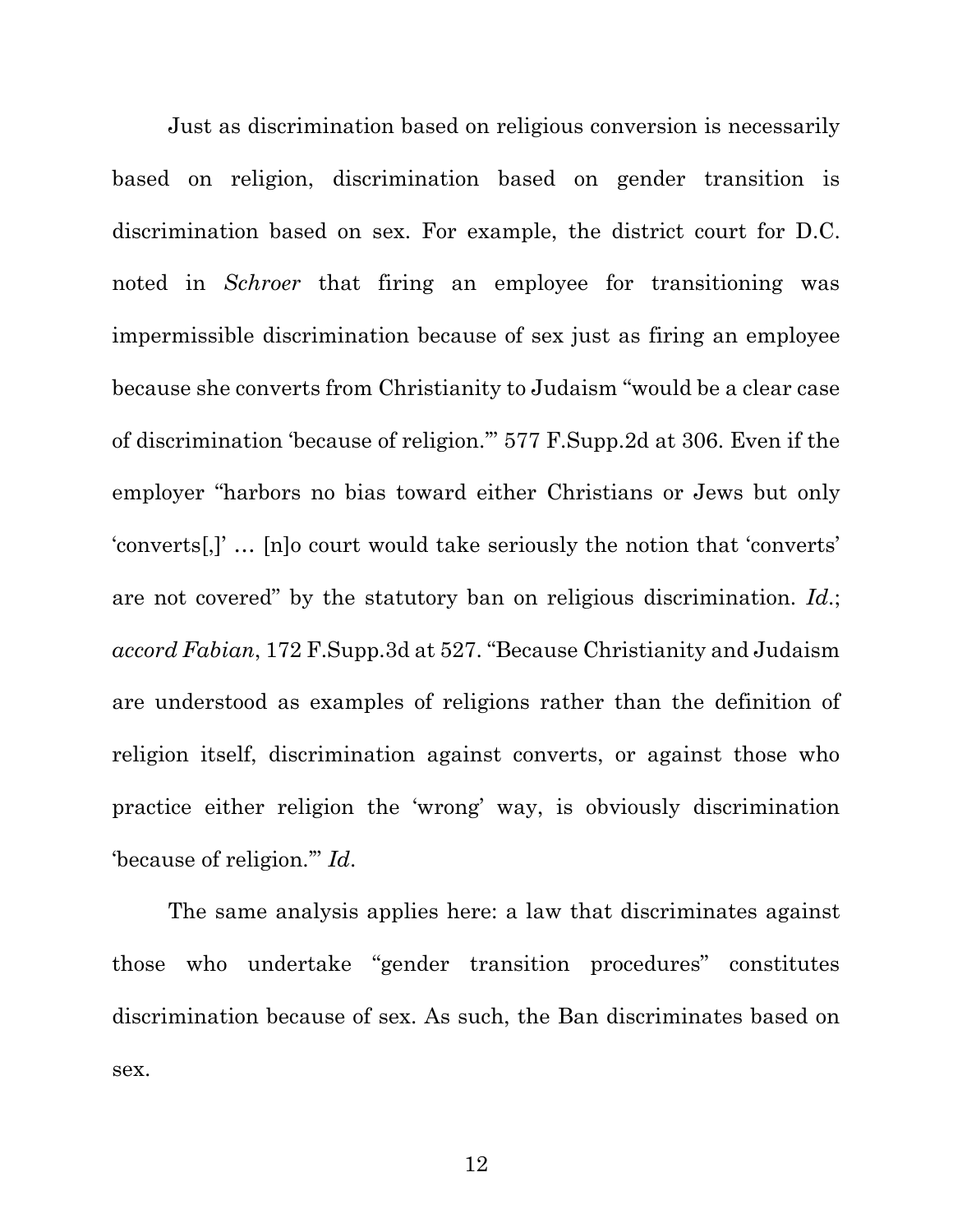## **d. The Ban discriminates based on sex because it discriminates based on transgender status.**

Finally, there can be no doubt that classifications based on transgender status are necessarily sex-based classifications. As the Supreme Court recognized in *Bostock*, "it is impossible to discriminate against a person for being … transgender without discriminating against that individual based on sex." 140 S.Ct. at 1741. "That is because the discriminator is necessarily referring to the individual's sex to determine incongruence between sex and gender, making sex a but-for cause for the discriminator's actions." *Grimm*, 972 F.3d at 616.

It is of no consequence that the Ban does not explicitly mention the word "transgender." By definition, the Ban prohibits treatment that *only* transgender people would seek, i.e., gender-affirming care or "gender transition procedures." As the court in *Toomey* explained, "transgender individuals are the only people who would ever seek ['gender transition procedures']." 2019 WL 7172144, at \*6. As such, the Ban "singles out transgender individuals for different treatment." *Id.*; *see also Bear Creek Bible Church v. Equal Emp. Opportunity Comm'n*, No. 4:18-cv-00824, 2021 WL 5052661, at \*35 (N.D. Tex. Oct. 31, 2021) (employer's exclusion "would apply only to individuals with gender dysphoria, so on their face,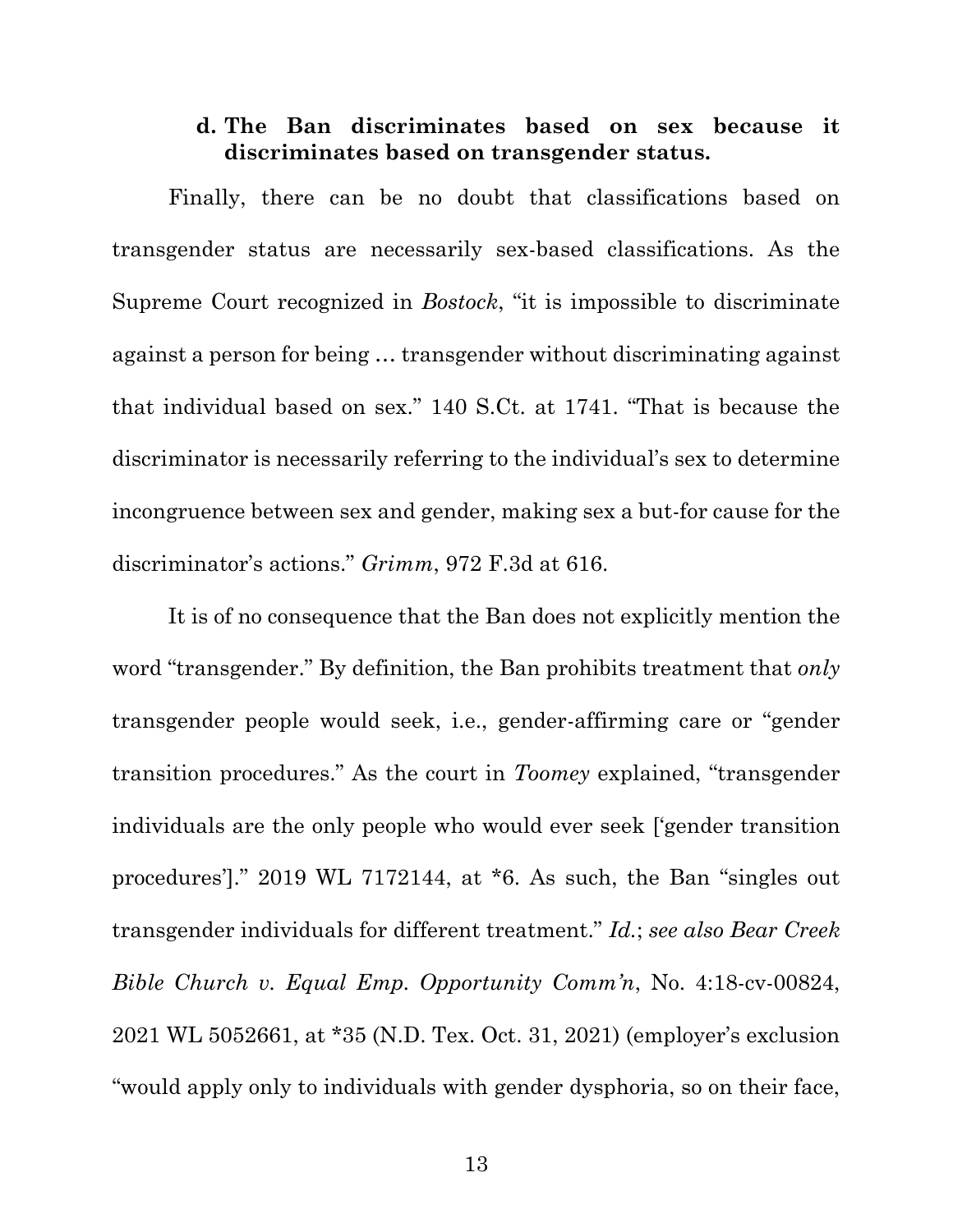the policies explicitly target transgender individuals"). Defendants split hairs in arguing otherwise.

Indeed, it is in this very type of circumstance that the Supreme Court has "declined to distinguish between status and conduct." *Christian Legal Soc. Chapter of the Univ. of California, Hastings Coll. of the L. v. Martinez*, 561 U.S. 661, 689 (2010). Targeting conduct that is exclusive to a particular identity in fact targets people who share that identity. *See id*. (rejecting the idea that discrimination based on samesex intimacy was not discrimination based on sexual orientation). The same is true of the Ban.

## **II. Arkansas's Ban is also independently subject to heightened scrutiny because it discriminates based on transgender status.**

The district court correctly determined that heightened scrutiny also independently applies to Arkansas's Ban because it discriminates based on transgender status, reasoning that such discrimination is based on at least a quasi-suspect classification. *Brandt v. Rutledge*, No. 4:21- CV-00450, 2021 WL 3292057, at \*2 (E.D. Ark. Aug. 2, 2021). While this Court has not addressed whether laws that discriminate based on transgender status are subject to heightened scrutiny on that basis alone,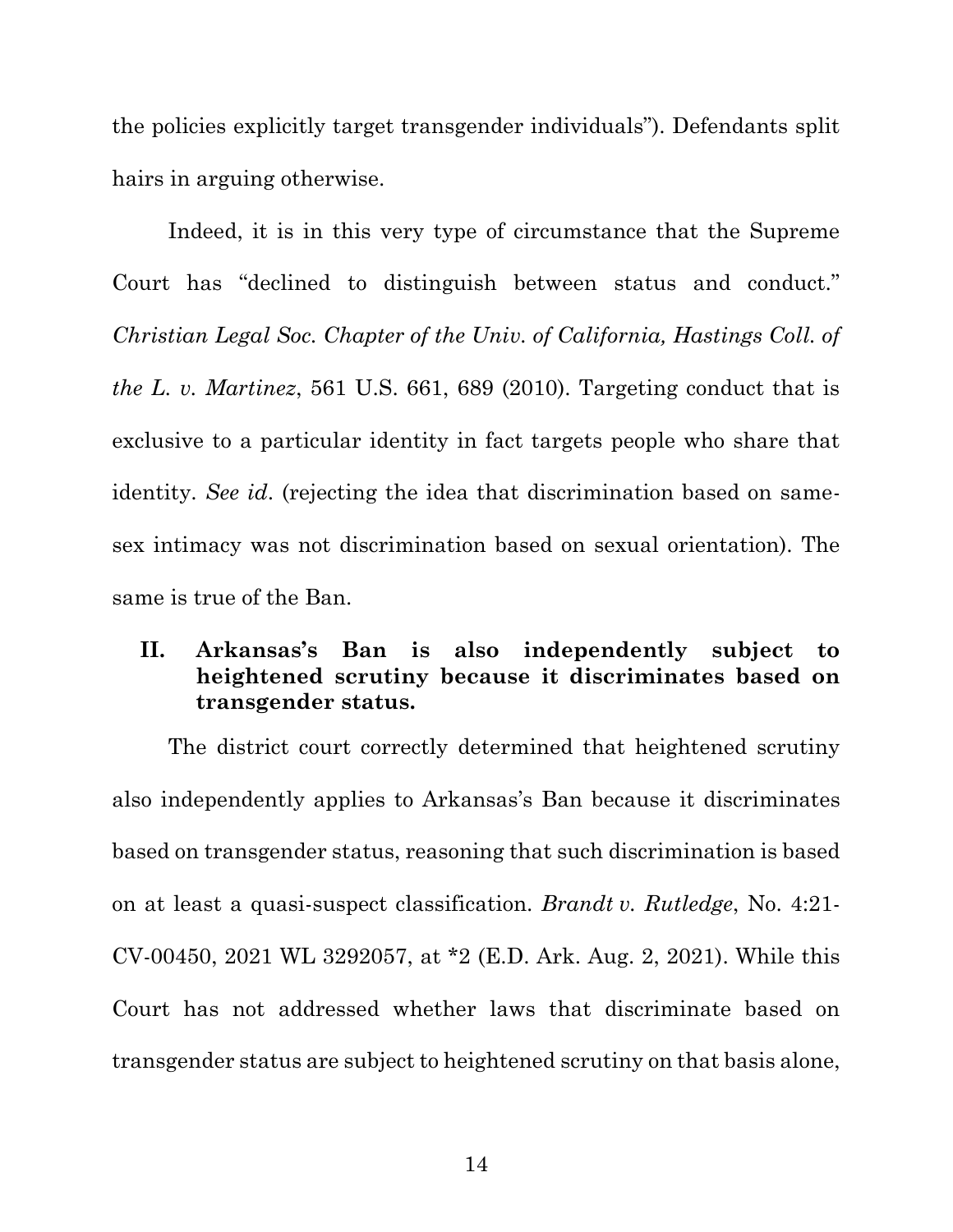the Fourth and Ninth Circuits have held that "heightened scrutiny applies because transgender people constitute at least a quasi-suspect class." *Grimm*, 972 F.3d at 610 (finding "[e]ach factor readily satisfied" with regard to transgender people); *accord Karnoski v. Trump*, 926 F.3d 1180, 1200 (9th Cir. 2019) (affirming the district court's reasoning as to why transgender people are a quasi-suspect class). The same is true for a multitude of district courts. *See, e.g.*, *Ray v. McCloud*, 507 F.Supp.3d 925, 937 (S.D. Ohio 2020); *M.A.B. v. Bd. of Educ. of Talbot Cnty.*, 286 F.Supp.3d 704, 719–22 (D. Md. 2018); *Flack v. Wis. Dep't of Health Servs.*, 328 F.Supp.3d 931, 952–53 (W.D. Wis. 2018); *F.V. v. Barron*, 286 F.Supp.3d 1131, 1144 (D. Idaho 2018); *Evancho v. Pine–Richland Sch. Dist.*, 237 F.Supp.3d 267, 288 (W.D. Pa. 2017); *Bd. of Educ. of the Highland Local Sch. Dist. v. U.S. Dep't of Educ.*, 208 F.Supp.3d 850, 874 (S.D. Ohio 2016); *Norsworthy v. Beard,* 87 F.Supp.3d 1104, 1119 (N.D. Cal. 2015); *Adkins v. City of New York*, 143 F.Supp.3d 134, 139–40 (S.D.N.Y. 2015).

In identifying whether a classification is suspect or quasi-suspect, courts consider whether: (a) the class has historically been "subjected to discrimination," *Bowen v. Gilliard*, 483 U.S. 587, 602 (1987); (b) the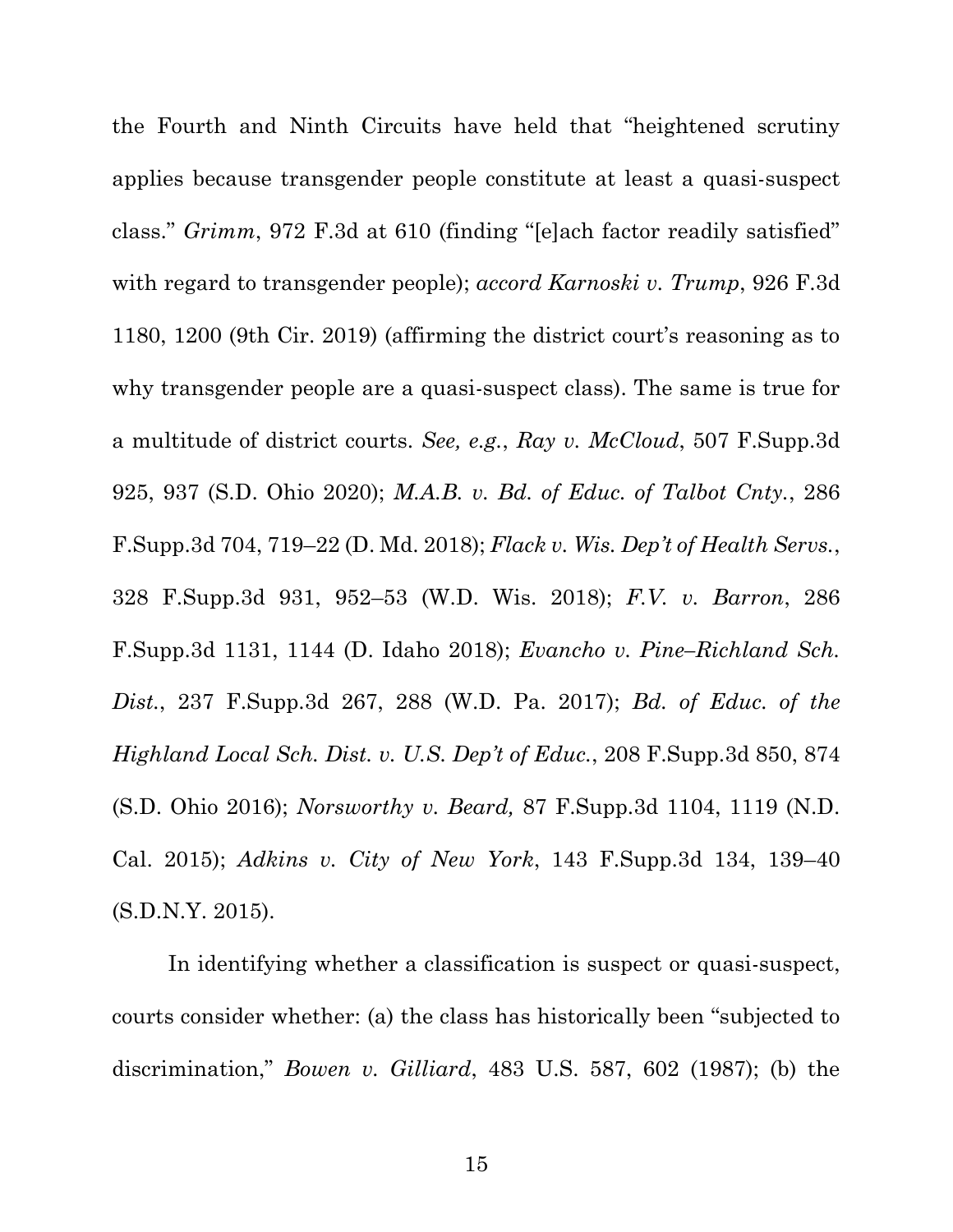class's defining characteristic "bears [any] relation to ability to perform or contribute to society," *City of Cleburne, Tex. v. Cleburne Living Ctr.*, 473 U.S. 432, 440-41 (1985); (c) the class exhibits "obvious, immutable, or distinguishing characteristics that define them as a discrete group," *Gilliard*, 483 U.S. at 602; and (d) the class is "a minority or politically powerless," *id.*; *see also Grimm*, 972 F.3d at 611; *Windsor v. United States*, 699 F.3d 169, 181 (2d Cir. 2012), *aff'd*, 570 U.S. 744 (2013). While not all factors need to be present, *see id.* at 181; *Plyler v. Doe*, 457 U.S. 202, 216 n.14 (1982), here, all four factors justify treating classifications based on transgender status as suspect or at least a quasi-suspect for equal protection purposes.

*First*, it is beyond debate that transgender people in our country have experienced a long history of discrimination, including violence and pervasive discrimination in employment, housing, and access to places of public accommodation or government services. *See Grimm*, 972 F.3d at 611; *Whitaker*, 858 F.3d at 1051; *Ray*, 507 F.Supp.3d at 937 ("[T]here is not much doubt that transgender people have historically been subject to discrimination including in education, employment, housing, and access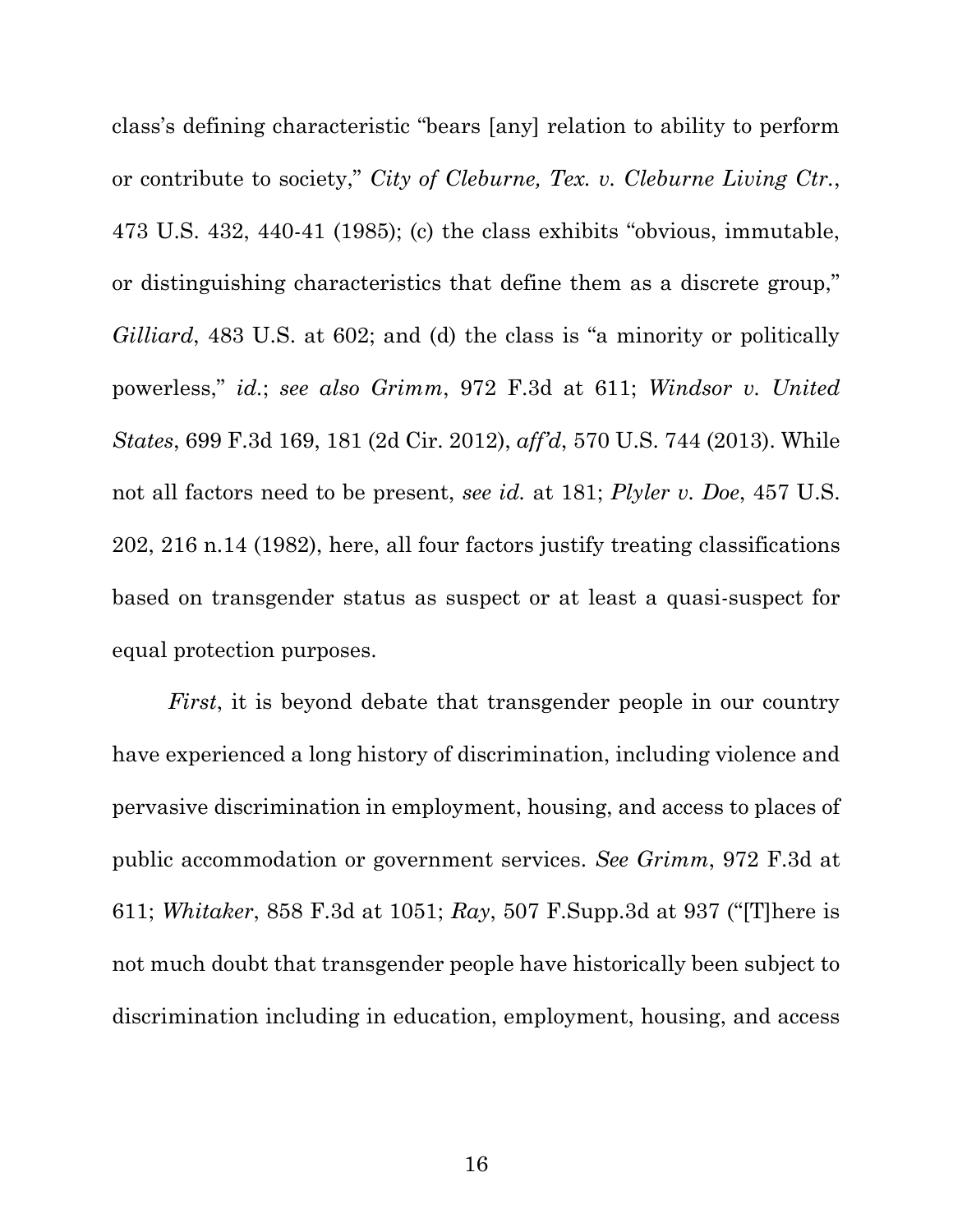to healthcare." (citation omitted)); *see also Foster v. Andersen*, No. 18- 2552, 2019 WL 329548, at \*2 (D. Kan. Jan. 25, 2019).

But "this history of persecution and discrimination is not yet history." *Adkins*, 143 F.Supp.3d at 139. According to a national public opinion study published in 2020 exploring the experiences of LGBTQ Americans, 62 percent of transgender respondents reported experiencing discrimination in the past year. *See* Lindsay Mahowald, Sharita Gruberg, and John Halpin, Ctr. for Am. Progress, *The State of the LGBTQ Community in 2020 A National Public Opinion Study* 4 (Oct. 2020), [https://tinyurl.com/yc6vctku.](https://tinyurl.com/yc6vctku) This is consistent with prior studies. For example, according to a 2015 U.S. Transgender Survey, a study involving 27,715 participants, nearly half of transgender respondents reported being "denied equal treatment, verbally harassed, and/or physically attacked in the past year because of being transgender." *See* Sandy E. James et al., Nat'l Ctr. for Transgender Equal., *The Report of the 2015 U.S. Transgender Survey* 198 (Dec. 2016), [https://tinyurl.com/bmhahmtz.](https://tinyurl.com/bmhahmtz)

These numbers become starker when one accounts for particular contexts or backgrounds. For example, over three-quarters (77%) of those who were out or perceived as transgender at some point between K–12 in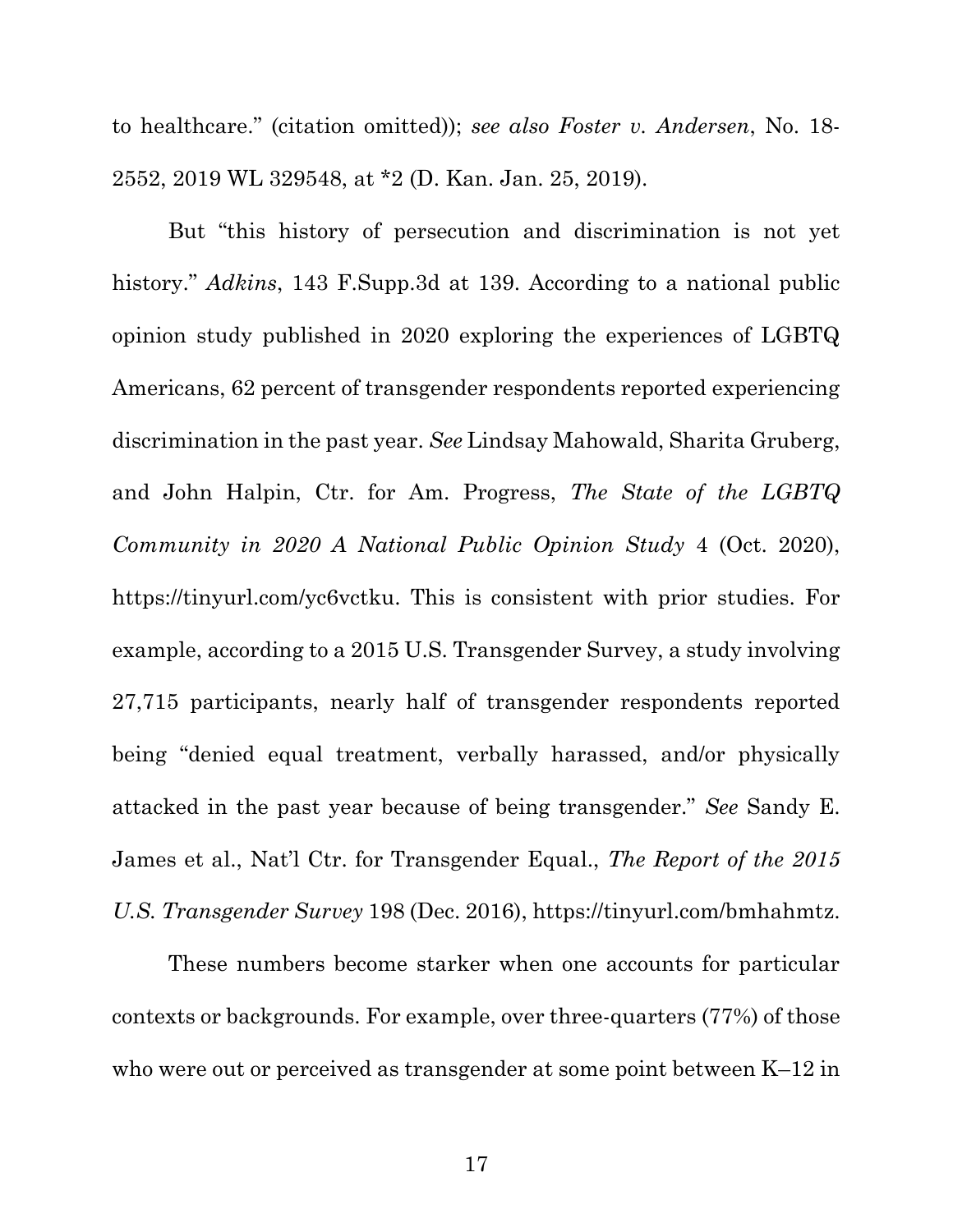school experienced some form of mistreatment, such as being verbally harassed, prohibited from dressing consistent with their gender identity, disciplined more harshly, or physically or sexually assaulted because people thought they were transgender. *Id.* at 132. Over a quarter (27%) of respondents who had held or applied for a job during the past year reported being fired, denied a promotion, or not being hired for a job they applied for because of their gender identity or expression. *Id.* at 12. And these alarming rates of discrimination, harassment, and violence are even higher for transgender people of color, particularly Black and Latino/a transgender people. *See*, *e.g.*, Sandy E. James and Bamby Salcedo, Nat'l Ctr. for Transgender Equal. and TransLatin@ Coalition, *2015 U.S. Transgender Survey: Report on the Experiences of Latino/a Respondents* (Oct. 2017), [https://tinyurl.com/4mp8xusw;](https://tinyurl.com/4mp8xusw) Sandy E. James, et al., Nat'l Ctr. for Transgender Equal., Black Trans Adv. and Nat'l Black Justice Coal., *2015 U.S. Transgender Survey: Report on the Experiences of Black Respondents* (Sept. 2017), [https://tinyurl.com/ycyv9vnh.](https://tinyurl.com/ycyv9vnh)

Courts that have recognized these alarming rates of discrimination have also cited "current measures and policies [that] continue to target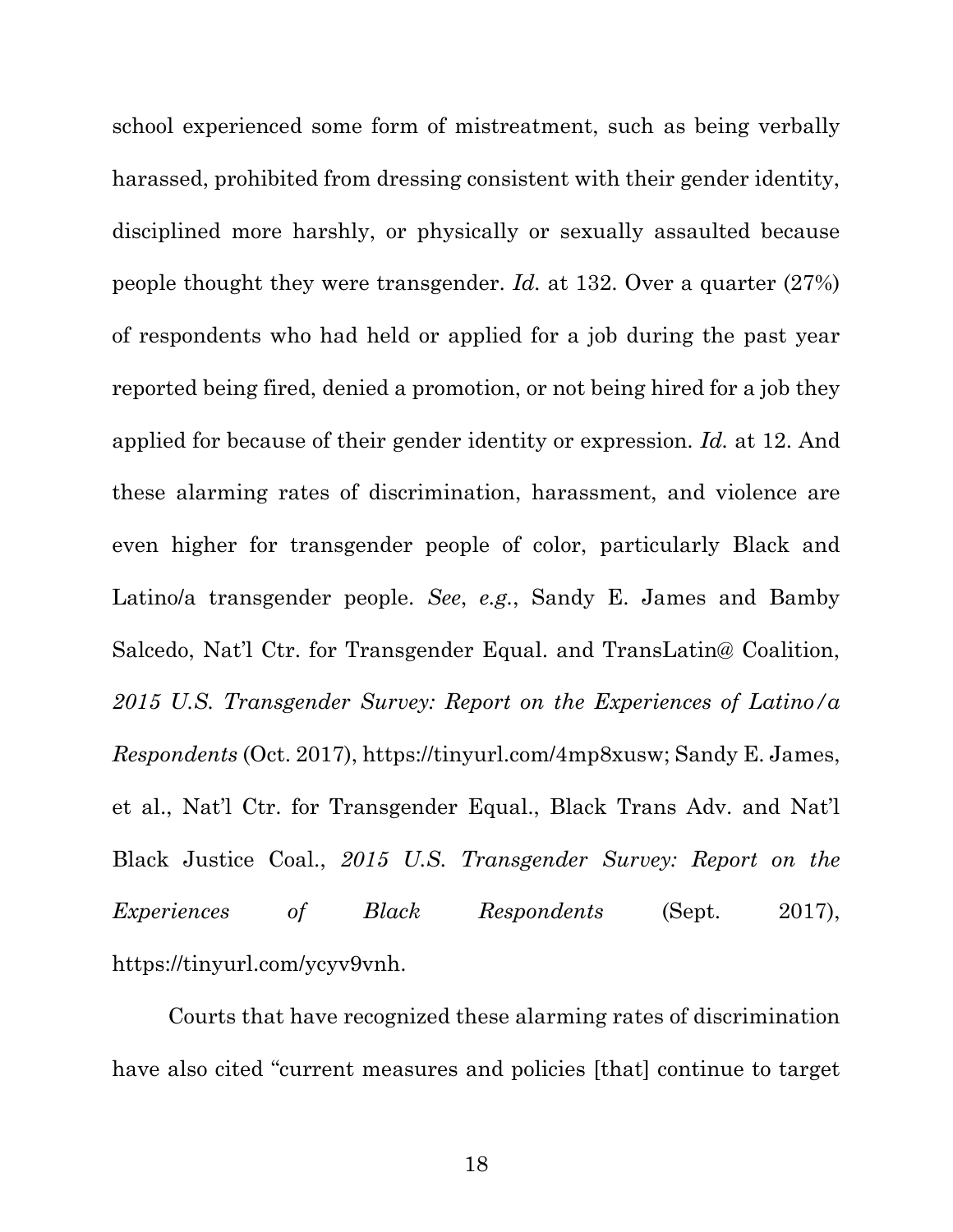transgender persons to differential treatment." *Grimm*, 972 F.3d at 612 (noting, among others, the re-implementation in 2017 of "policies precluding transgender persons from military service" and the rescission by federal agencies of protections from discrimination based on gender identity). Indeed, more than 110 bills targeting transgender people for discrimination were introduced across dozens of state legislatures in 2021, with some of them becoming law. *See*, *e.g.*, *2021 set a record for anti-transgender bills. Here's how you can support the community*, PBS NewsHour (Dec. 30, 2021 6:44PM EST), [https://tinyurl.com/2p8c4h94;](https://tinyurl.com/2p8c4h94) Sam Levin, *Mapping the anti-trans laws sweeping America: 'A war on 100 fronts'*, The Guardian (June 14, 2021), [https://tinyurl.com/mwy2m3bm;](https://tinyurl.com/mwy2m3bm) Priya Krishnakumar, *This record-breaking year for anti-transgender legislation would affect minors the most*, CNN.com (Apr. 15, 2021), [https://tinyurl.com/3xun7z7x.](https://tinyurl.com/3xun7z7x) The effects of these policies targeting transgender persons for differential treatment are profound. Indeed, "2021 was the deadliest year for transgender and gender non-conforming people in the U.S. on record." Madeleine Carlisle, *Anti-Trans Violence and Rhetoric Reached Record Highs Across America in 2021*, TIME (Dec. 30, 2021), [https://tinyurl.com/3dcpas6r.](https://tinyurl.com/3dcpas6r)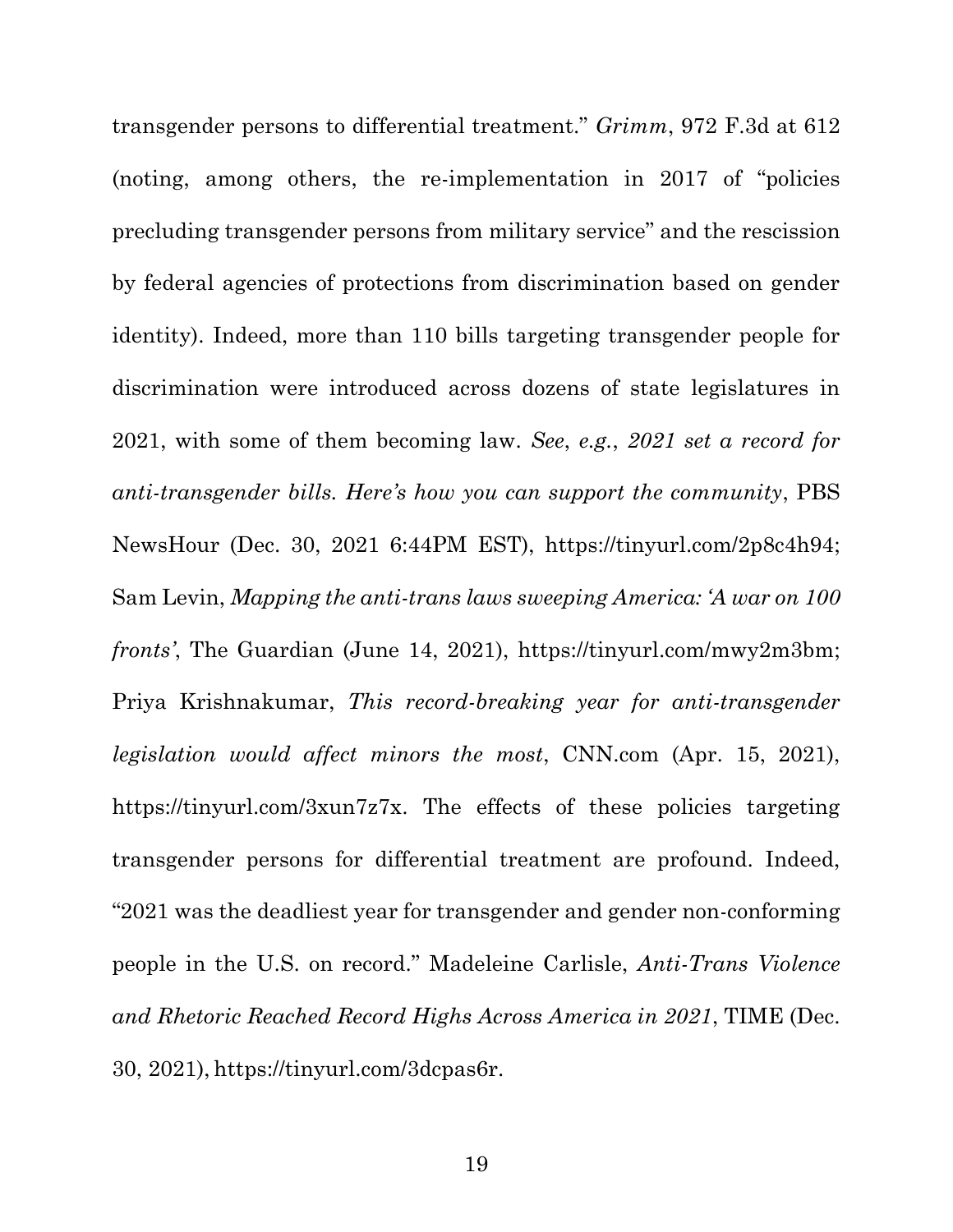*Second*, being transgender bears no relationship with a person's ability to perform or contribute to society. *See Grimm*, 972 F.3d at 612; *see also Evancho*, 237 F.Supp.3d at 288; *Highland Local Sch. Dist.*, 208 F.Supp.3d at 874; *Adkins*, 143 F.Supp.3d at 139. "[A]s should by now be uncontroversial," "being transgender is natural." *Kadel*, 12 F.4th at 427. Over a decade ago, the American Psychiatric Association concluded that being transgender "implies no impairment in judgment, stability, reliability, or general social or vocational capabilities." Am. Psychiatric Ass'n, *Position Statement on Discrimination Against Transgender and Gender Variant Individuals* (July 2012); *see also Kadel*, 12 F.4th at 427.

*Third*, transgender people have an obvious, immutable, or distinguishing characteristic that defines them as a discrete group.

Transgender people constitute a discrete group with immutable characteristics: Recall that gender identity is formulated for most people at a very early age, and … being transgender is not a choice. Rather, it is as natural and immutable as being cisgender. But unlike being cisgender, being transgender marks the group for different treatment.

*Grimm*, 972 F.3d at 612–13 (citation omitted); *see also Ray*, 507 F.Supp.3d at 937 ("[T]ransgender people have common, immutable characteristics that define them as a discrete group, primarily in that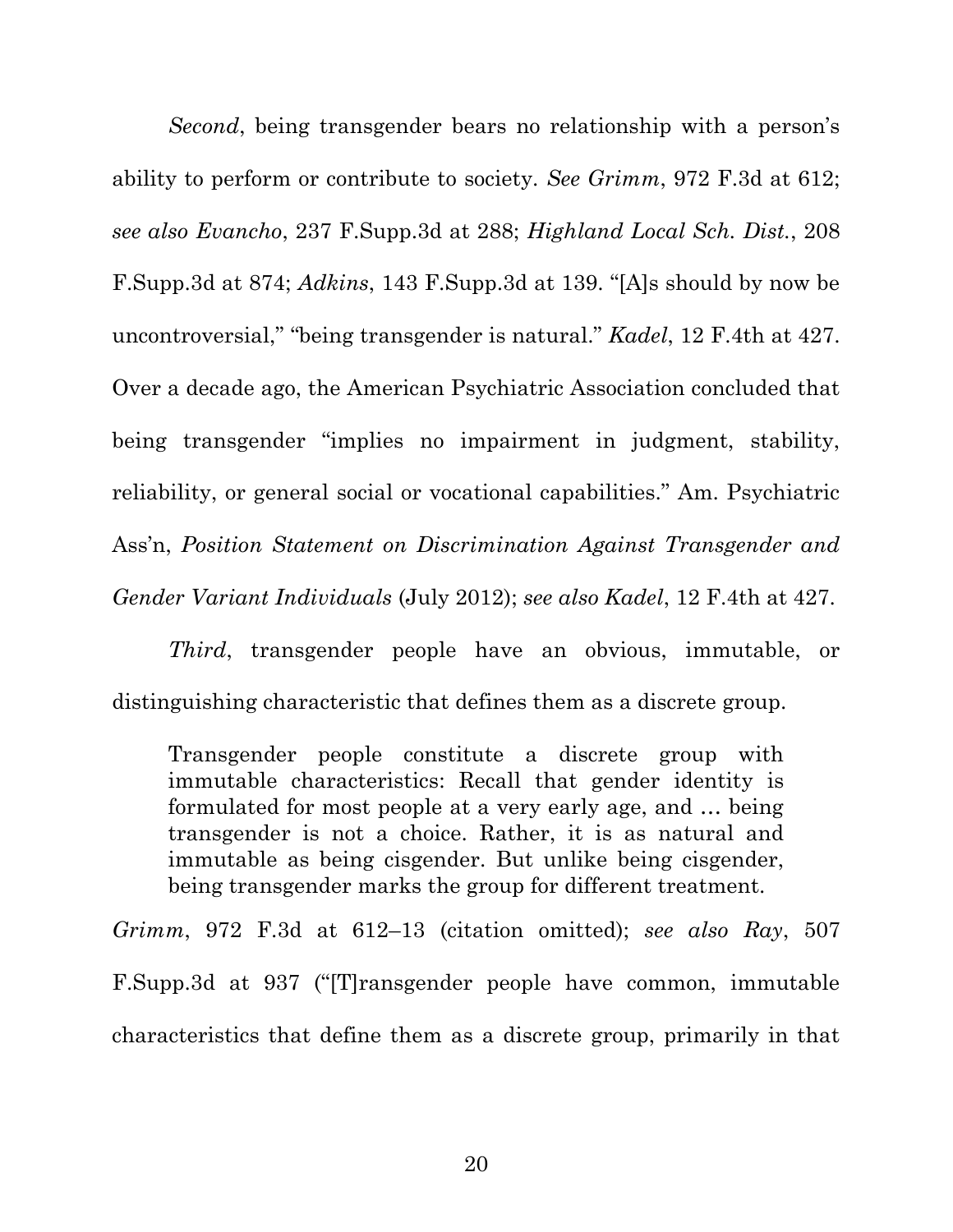their gender identity does not align with the gender they were assigned at birth.").

While "[t]his consideration is often couched in terms of 'immutability,' … the test is broader." *Windsor*, 699 F.3d at 183. "No 'obvious badge' is necessary." *Id.* (citing *Mathews v. Lucas,* 427 U.S. 495, 506 (1976)). Nor is a "biological basis" for the characteristic necessary. *See Windsor*, 699 F.3d at 183 (noting "[c]lassifications based on alienage, illegitimacy, and national origin are all subject to heightened scrutiny"); *Whitewood v. Wolf*, 992 F.Supp.2d 410, 429 (M.D. Pa. 2014) ("[A]lthough this factor is often phrased in terms of 'immutability,' the test is broader, encompassing groups whose members can hide the distinguishing trait and where the characteristic is subject to change."). <sup>3</sup> What matters is that the characteristic be "so fundamental to one's identity that a person should not be required to abandon it," *Golinski v. U.S. Off. of Pers. Mgmt.*,

<sup>3</sup> To be sure, while not necessary for purposes of this analysis, there is a biological basis to gender identity and transgender status. *See* Pls.' Br. at 4, n.2; *D.T. v. Christ*, No. CV-20-00484, 2021 WL 3419055, at \*3 (D. Ariz. Aug. 5, 2021) ("This gender identity in transgender people has a biological component and cannot be changed."); *Hecox v. Little*, 479F.Supp.3d 930, 945 (D. Idaho 2020) (noting "there is a medical consensus that there is a significant biologic component underlying gender identity").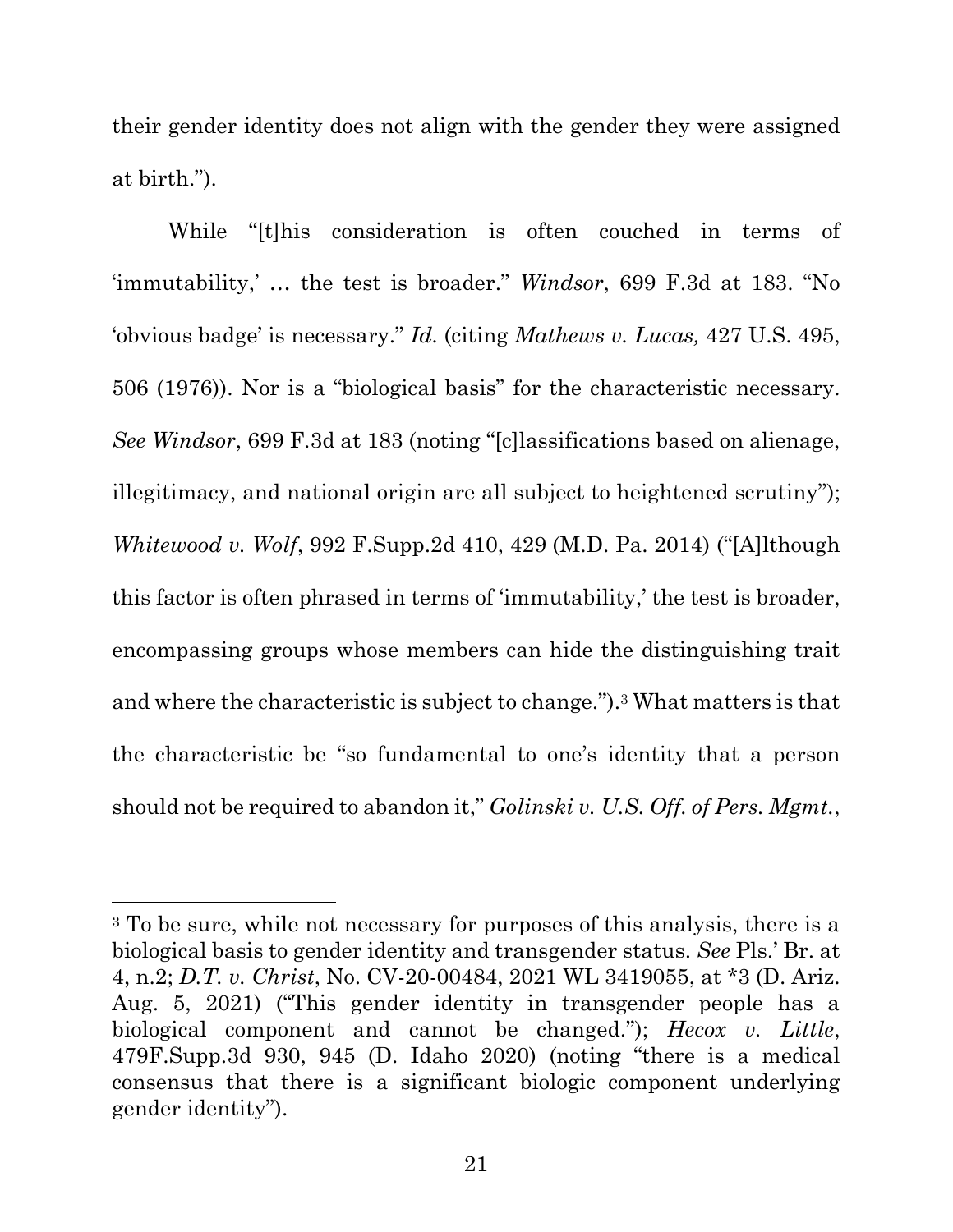824 F.Supp.2d 968, 987 (N.D. Cal. 2012), or that the characteristic "calls down discrimination when it is manifest," *Windsor*, 699 F.3d at 183. *See also Love v. Beshear*, 989 F.Supp.2d 536, 546 (W.D. Ky. 2014) ("As to immutability, the relevant inquiry is not whether a person could, in fact, change a characteristic, but rather whether the characteristic is so integral to a person's identity that it would be inappropriate to require her to change it to avoid discrimination.").

Here, transgender status is such a characteristic. The transgender status of transgender persons is "inherent in who they are as people." *Evancho*, 237 F.Supp.3d at 288. It is neither a "choice" nor "changeable." *Id.* at 277, n.12. And, as illustrated herein, transgender status is a characteristic that "calls down discrimination when it is manifest." *Windsor*, 699 F.3d at 183; *see Arroyo González v. Rosselló Nevares*, 305 F.Supp.3d 327, 333 (D.P.R. 2018) (noting that disclosure of transgender status "exposes transgender individuals to a substantial risk of stigma, discrimination, intimidation, violence, and danger"); *Adkins*, 143 F.Supp.3d at 139–40.

*Fourth*, "[t]ransgender people constitute a minority that has not yet been able to meaningfully vindicate their rights through the political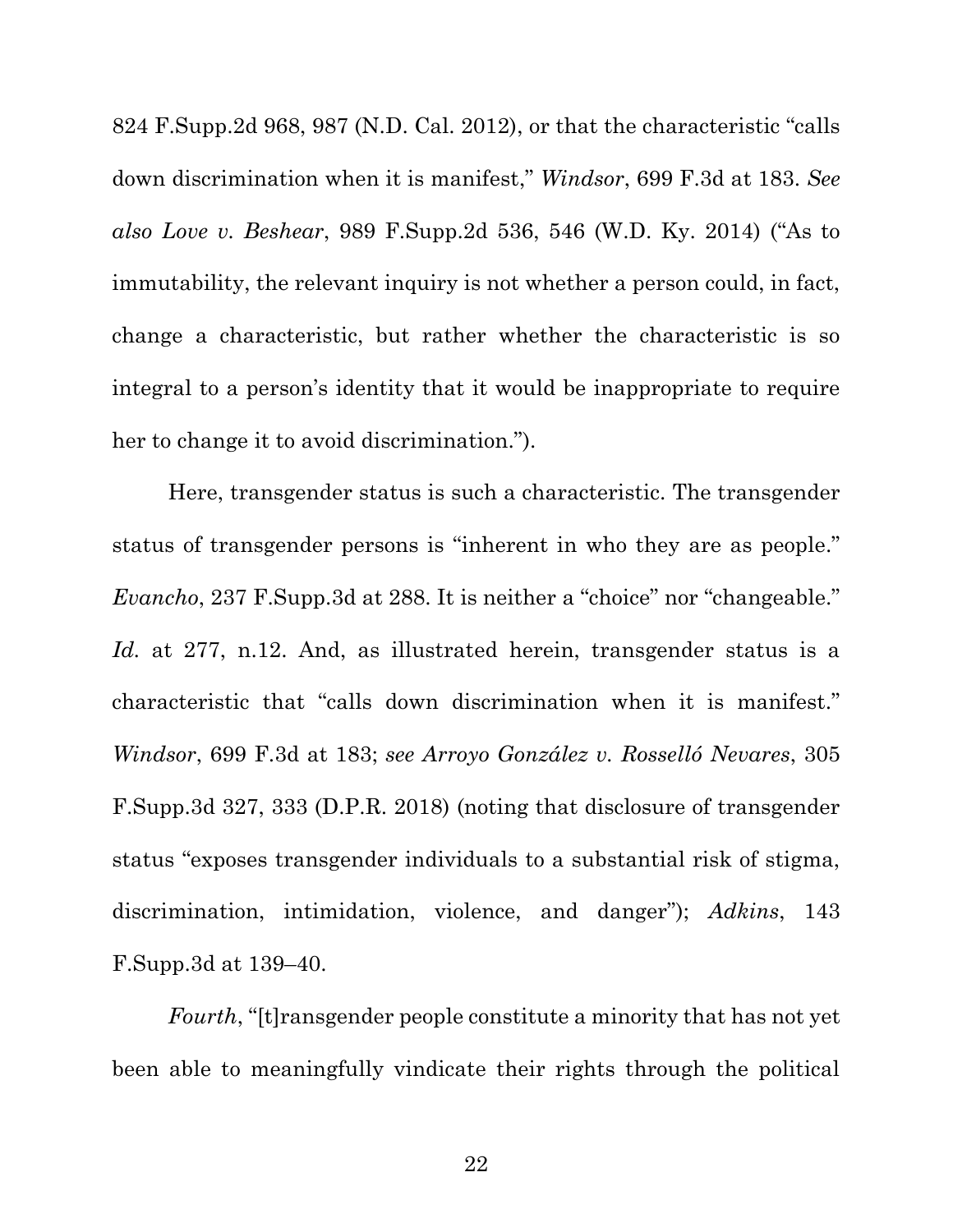process." *Grimm*, 972 F.3d at 613. In fact, "transgender people are unarguably a politically vulnerable minority." *F.V.*, 286 F.Supp.3d at 1144; *see also Evancho*, 237 F.Supp.3d at 288. "Even considering the low percentage of the population that is transgender, transgender persons are underrepresented in every branch of government." *Grimm*, 972 F.3d at 613. And as illustrated above, "[t]ransgender people constitute a minority that has not yet been able to meaningfully vindicate their rights through the political process." *Id.* 

In sum, "transgender people as a class have historically been subject to discrimination or differentiation; … they have a defining characteristic that frequently bears no relation to an ability to perform or contribute to society; … as a class they exhibit immutable or distinguishing characteristics that define them as a discrete group; and … as a class, they are a minority with relatively little political power." *Evancho*, 237 F.Supp.3d at 288.

This Court should therefore join the Fourth and Ninth Circuits and myriad district courts across the country in holding that laws, such as the Health Care Ban, that discriminate based on a person's transgender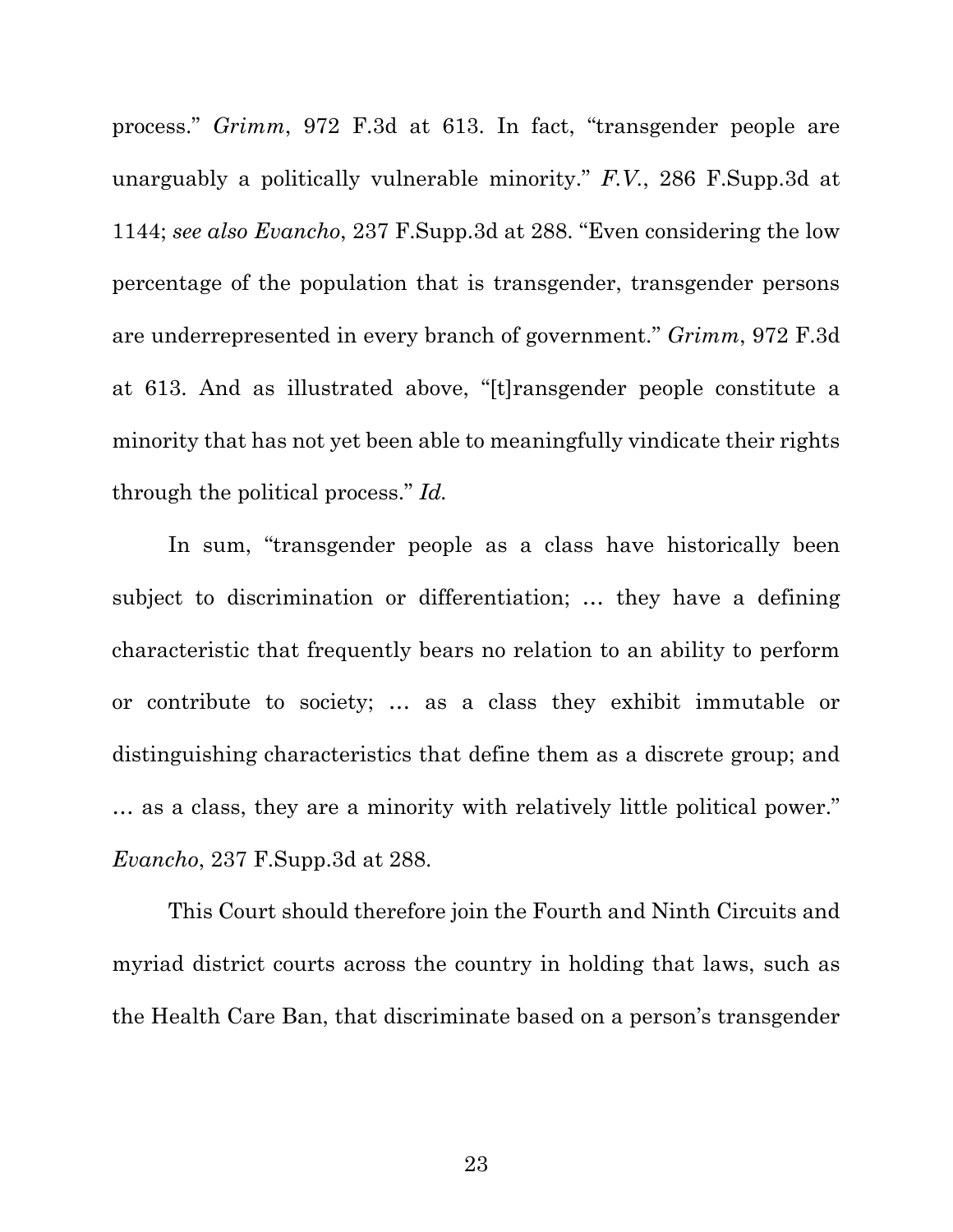status are suspect or quasi-suspect and therefore subject to heightened scrutiny. *See Ray*, 507 F.Supp.3d at 937 (collecting cases).

## **III. Arkansas's Ban is subject to strict scrutiny because it interferes with constitutionally protected fundamental rights of parents to seek medical care for their children.**

"[T]he interest of parents in the care, custody, and control of their children—is perhaps the oldest of the fundamental liberty interests recognized by [the Supreme] Court." *Troxel v. Granville*, 530 U.S. 57, 65 (2000). Though this right is not absolute, *see infra*, "the custody, care and nurture of the child reside first in the parents, whose primary function and freedom include preparation for obligations the state can neither supply nor hinder." *Prince v. Massachusetts*, 321 U.S. 158, 166 (1944); *see also King v. Olmsted Cnty.*, 117 F.3d 1065, 1067 (8th Cir. 1997) ("We have recognized a right to familial relations, which includes the liberty interest of parents in the custody, care, and management of their children.").

This parental liberty interest generally encompasses the "fundamental right to direct the medical care of their children." *Kanuszewski v. Michigan Dep't of Health & Human Servs.*, 927 F.3d 396, 419 (6th Cir. 2019); *see also Parham v. J.R.*, 442 U.S. 584, 602 (1979)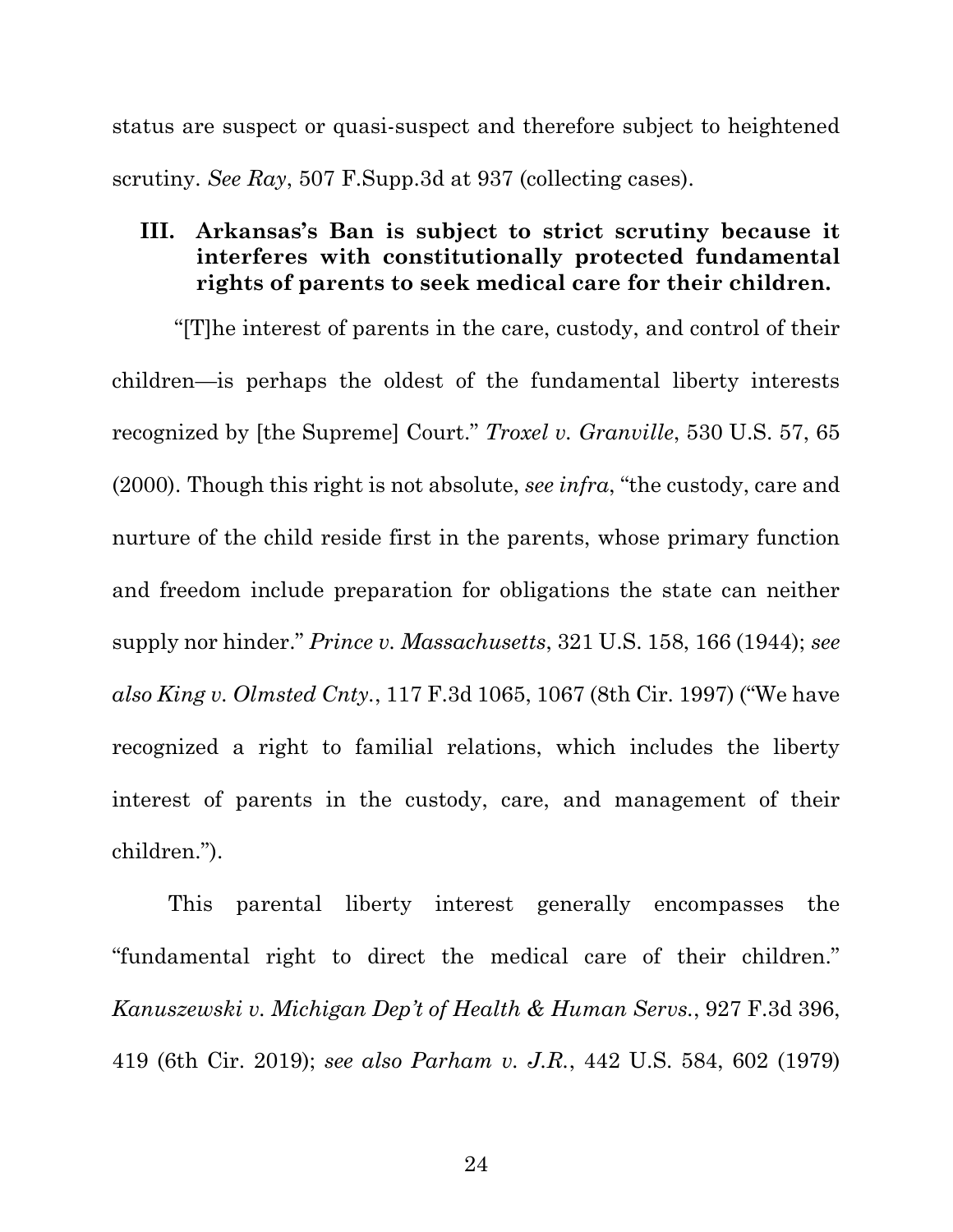(parent's right to raise their child includes the ability "to recognize symptoms of illness and to seek and follow medical advice"); *Treistman ex rel. AT v. Greene*, 754 F.App'x 44, 47 (2d Cir. 2018) ("[P]arents have a right to determine the medical care their children receive and the government's interference in that right can violate due process." (citing *van Emrik v. Chemung Cnty. Dep't of Soc. Servs.*, 911 F.2d 863, 867 (2d Cir. 1990))); *PJ ex rel. Jensen v. Wagner*, 603 F.3d 1182, 1197 (10th Cir. 2010) ("[A] parent's general right to make decisions concerning the care of her child includes, to some extent, a more specific right to make decisions about the child's medical care."). And contrary to the State's argument, the parent's fundamental right exists independently of the child's right. *See, e.g., Santosky v. Kramer*, 455 U.S. 745, 760 (1982) (recognizing distinct rights of parent and child); *Meyer v. Nebraska*, 262 U.S. 390, 399-400 (1923) (distinguishing between the parent's right to "bring up children" and "control [their] education" and the child's "opportunities … to acquire knowledge").

These parental rights are not absolute, particularly when they conflict with a child's independent liberty interests. *See Planned Parenthood of Central Missouri v. Danforth*, 428 U.S. 52, 74–75 (1976)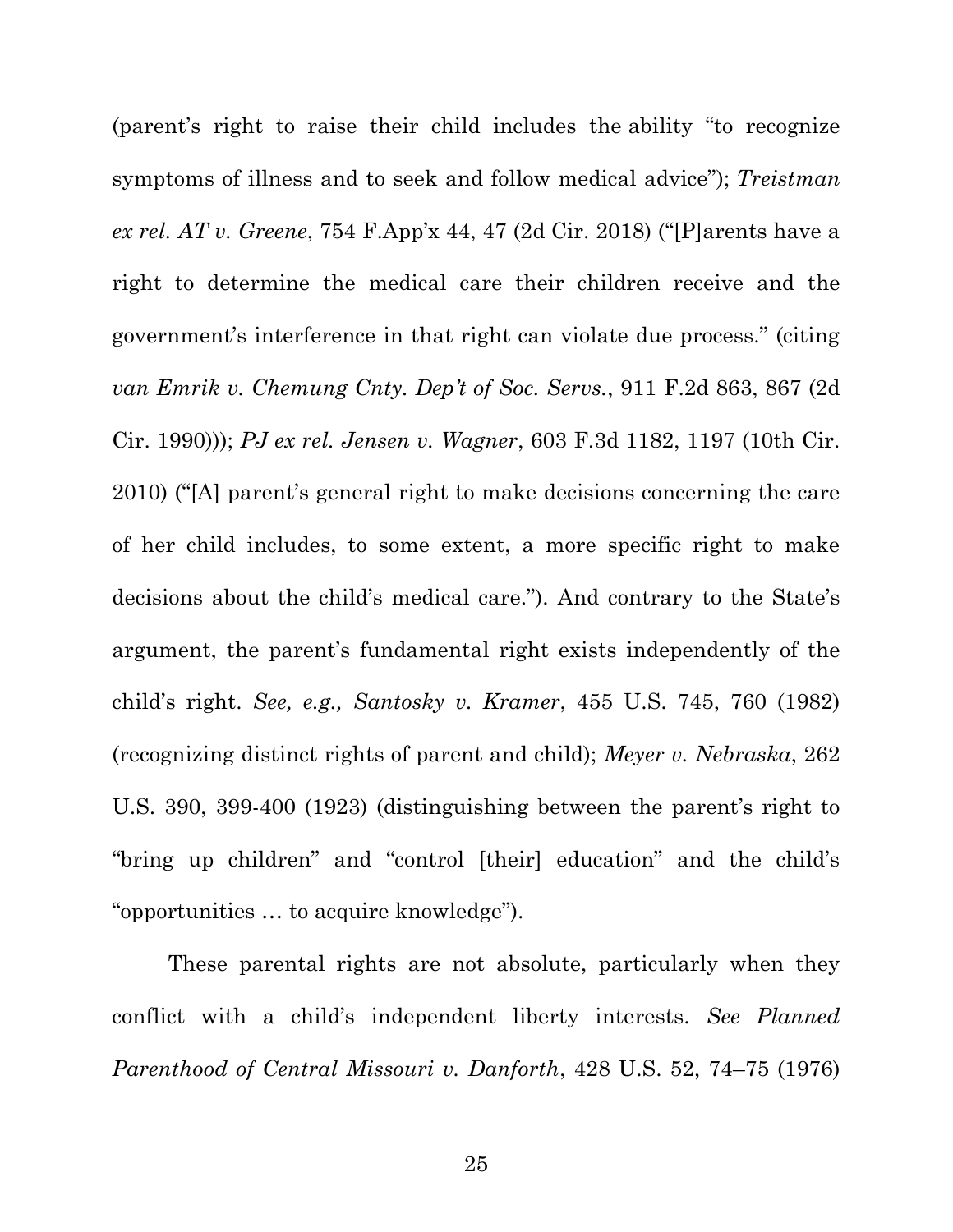(parent's interest in termination of minor child's pregnancy "is no more weighty than the right of privacy of the competent minor"), *overruled on other grounds by Planned Parenthood of Southern Pennsylvania v. Casey*, 505 U.S. 833 (1992); *Manzano v. South Dakota Dep't of Soc. Servs.*, 60 F.3d 505, 510 (8th Cir. 1995) (parents' liberty interest vis-à-vis their children "has never been deemed absolute or unqualified" (quotation omitted)). But when the parent's and child's liberty interests in pursuing a course of medical care align, the strength of those interests is at its apex against state interference. *Cf. Santosky*, 455 U.S. at 760 (heightened evidentiary standards required where the "vital interest" of the parent and child in preserving their relationship "coincide.").

The district court appropriately credited the strength of the Parent Plaintiffs' "fundamental right to seek medical care for their children," examining it "in conjunction with their adolescent child's consent and their doctor's recommendation, mak[ing] a judgment that medical care is necessary." *Brandt*, 2021 WL 3292057, at \*5. Because the Ban bars these parents from pursuing the medically necessary care their transgender adolescents with gender dysphoria need, the district court correctly held that the Ban violated the parents' substantive due process rights. The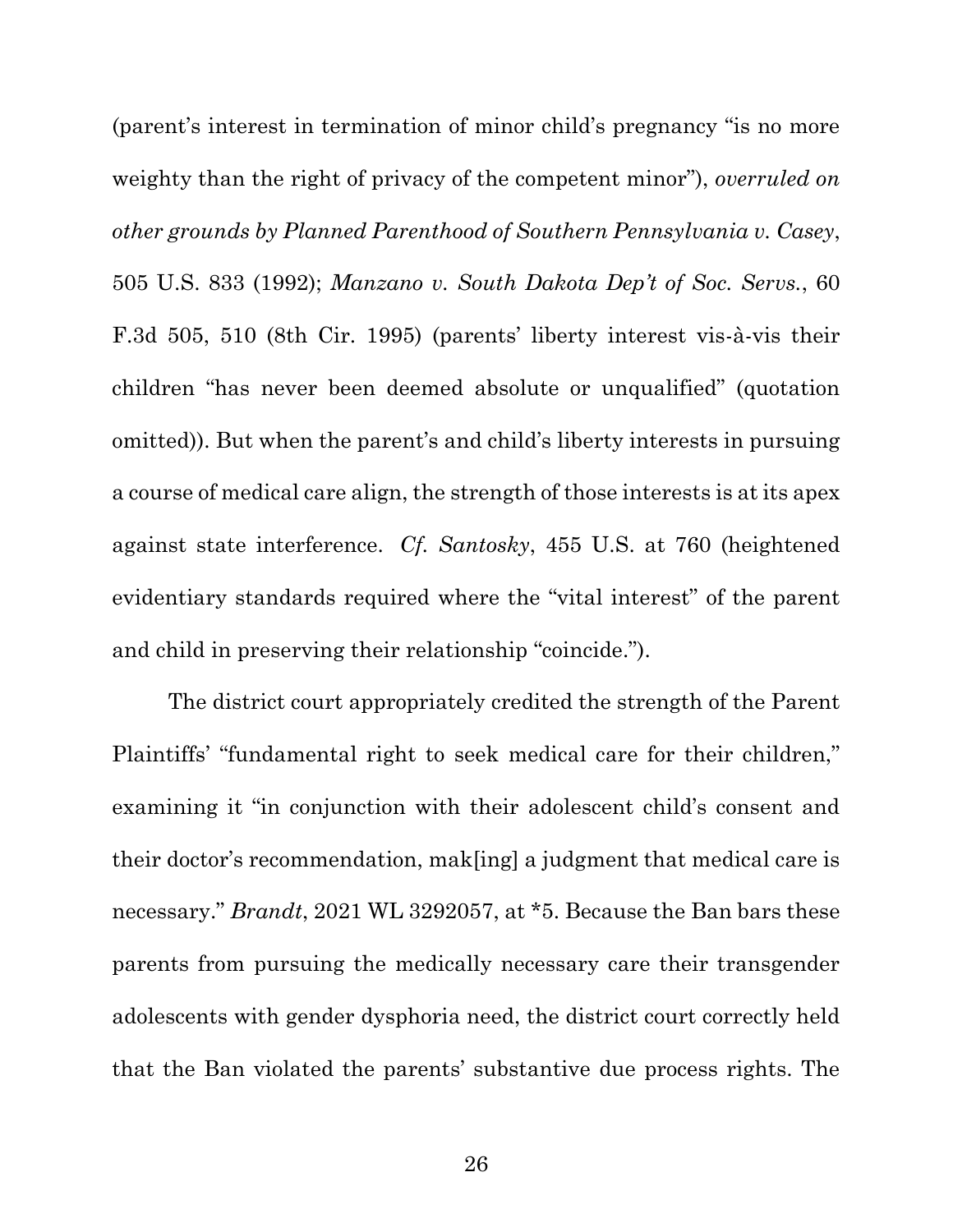Ban interferes directly and substantially with the rights of parents of transgender youth to direct their children's medical care and is therefore subject to strict scrutiny. *See Washington v. Glucksberg*, 521 U.S. 702, 721 (1997); *Zablocki v. Redhail*, 434 U.S. 374, 387–88 (1978).

## **IV. The Ban triggers strict scrutiny for the additional reason that it infringes the protected liberty interests of transgender minors in their own bodily autonomy.**

Though not a claim raised by Plaintiffs-Appellees, the Ban triggers strict scrutiny for the additional reason that it infringes upon the liberty interests of transgender minors in their own bodily autonomy.

"It is settled now … that the Constitution places limits on a State's right to interfere with a person's most basic decisions about … bodily integrity." *Casey*, 505 U.S. at 849 (citing *Washington v. Harper*, 494 U.S. 210, 221–22 (1990); *Winston v. Lee*, 470 U.S. 753 (1985); and *Rochin v. California*, 342 U.S. 165 (1952)). Inherent in the fundamental right to privacy is the right to "be free from unwarranted governmental intrusion into matters so fundamentally affecting a person," *Eisenstadt v. Baird*, 405 U.S. 438, 453 (1972), and the right to make "personal choices central to individual dignity and autonomy," *Obergefell*, 576 U.S. at 663; *see also Griswold v. Connecticut*, 381 U.S. 479, 484-86 (1965); *McNally v. Pulitzer*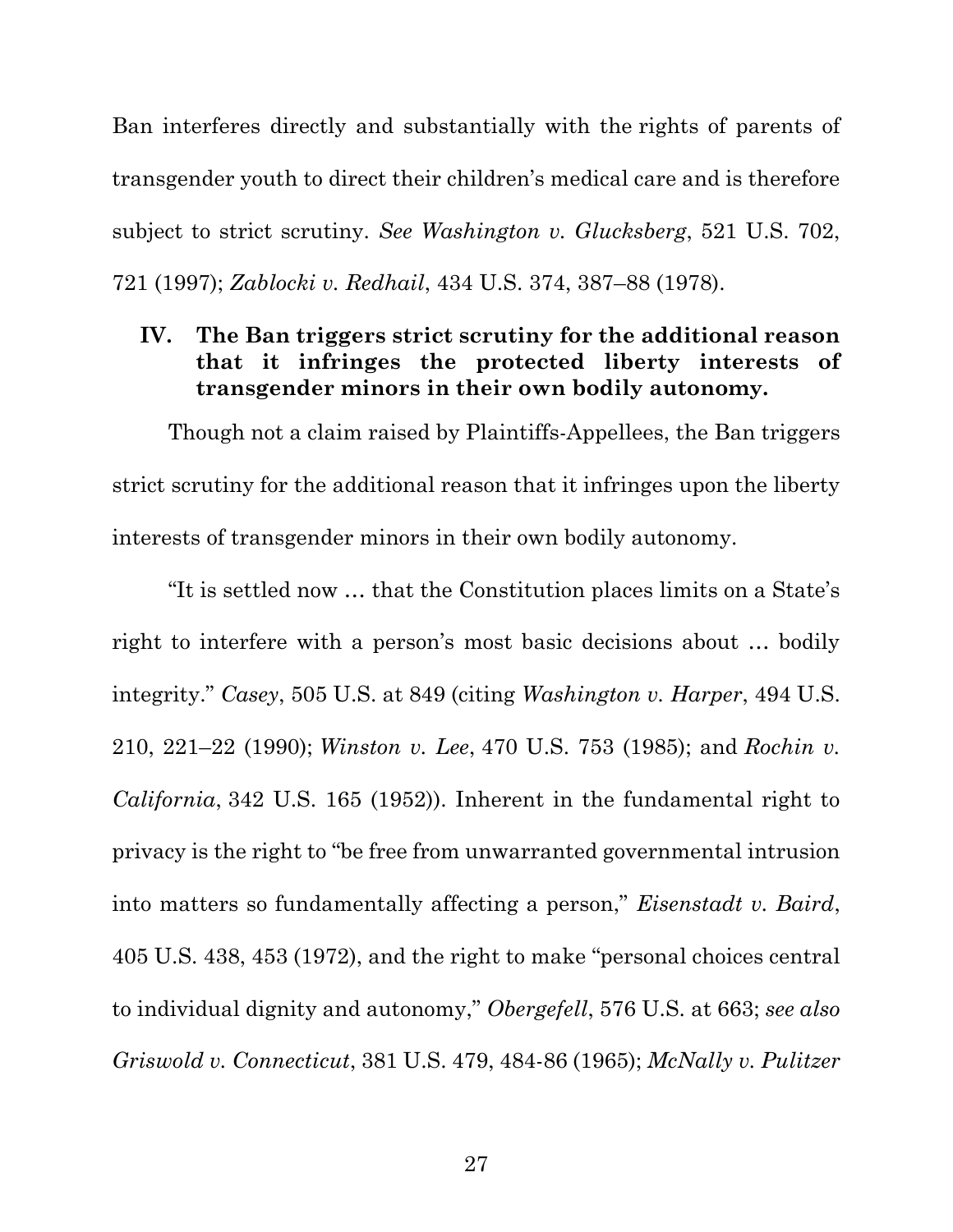*Pub. Co.*, 532 F.2d 69, 76 (8th Cir. 1976) ("[T]he most intimate phases of personal life have been held to be constitutionally protected."). These constitutionally protected liberty interests implicate "choices central to individual dignity and autonomy"—i.e., decisions that "shape an individual's destiny." *Obergefell*, 576 U.S. at 663, 666; *see also Lawrence v. Texas*, 539 U.S. 558, 578 (2003). They protect the right of every person to possess and control their own person and to define their own personal identity. *See Obergefell*, 576 U.S. at 633.

These liberty and privacy rights encompass the right of bodily autonomy—a person's control over their body and what happens to it. *See Rogers v. City of Little Rock, Ark.*, 152 F.3d 790, 795 (8th Cir. 1998) ("substantive due process right to bodily integrity" includes protection "against nonconsensual intrusion into one's body" and the right of a competent person to refuse medical care). As this Court held in *Bishop v. Colaw*, the right to control even one's personal appearance is part of "'the right of every individual to the possession and control of his own person, free from all restraint or interference of others.'" 450 F.2d 1069, 1075 (8th Cir. 1971) (quoting *Union Pac. Ry. Co. v. Botsford*, 141 U.S. 250, 251 (1891)).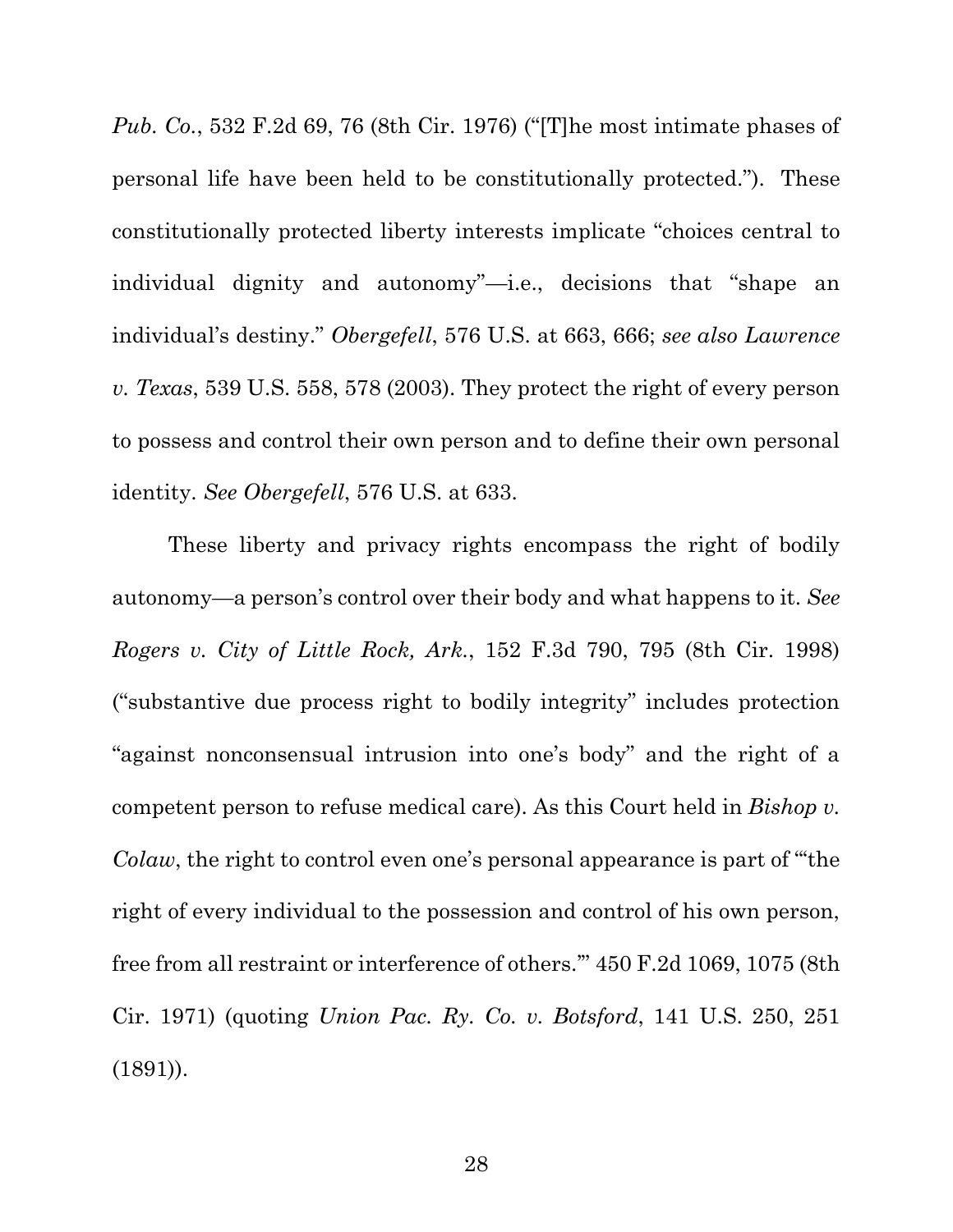Minors, like the transgender adolescents at issue here, possess these liberty and privacy rights just as adults do. "Constitutional rights do not mature and come into being magically only when one attains the state-defined age of majority. Minors, as well as adults, are protected by the Constitution and possess constitutional rights." *Danforth*, 428 U.S. at 74. Though "the State has somewhat broader authority to regulate the activities of children than of adults," *id*. at 74–75, "[a] child, merely on account of his minority, is not beyond the protection of the Constitution." *Bellotti v. Baird*, 443 U.S. 622, 633 (1979) (plurality opinion). "[N]either the Fourteenth Amendment nor the Bill of Rights is for adults alone." *Application of Gault*, 387 U.S. 1, 13 (1967). When the government deprives minors of their liberty or property interests, "the child's right is virtually coextensive with that of an adult." *Bellotti*, 443 U.S. at 634.

Among a minor's liberty interests is the fundamental right to privacy and autonomy with respect to their own medical care, especially care that implicates intimate matters. *See Carey v. Population Servs. Int'l*, 431 U.S. 678, 692 (1977) (statute barring distribution of contraceptives to people under age 16 violated minors' privacy rights);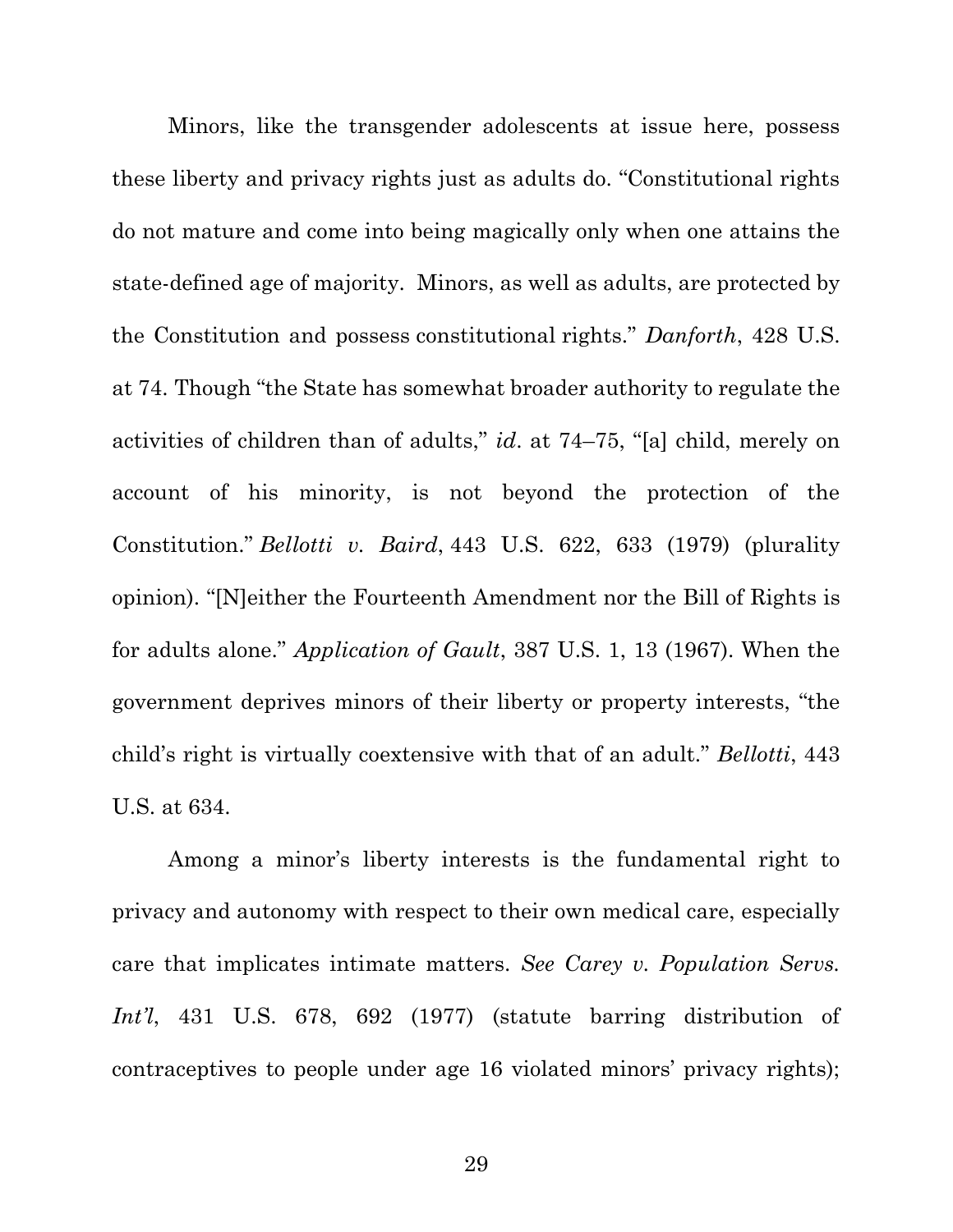*Bellotti*, 443 U.S. at 647 (recognizing mature minors' fundamental right to reproductive autonomy); *Danforth*, 428 U.S. at 74–75. Because of these protected interests, the state may not "constitutionally infringe on a minor's ability to protect her health." *Planned Parenthood of Rocky Mountains Servs., Corp. v. Owens*, 287 F.3d 910, 918 (10th Cir. 2002).

The Health Care Ban infringes on transgender adolescents' rights to make decisions about their bodies and their health needs and bars them from accessing the often lifesaving care necessary to treat their gender dysphoria. *See Reno v. Flores*, 507 U.S. 292, 302 (1993) (substantive due process forbids government from infringing fundamental liberty interests*,* "no matter what process is provided, unless the infringement is narrowly tailored to serve a compelling state interest").<sup>4</sup>

<sup>4</sup> Some Courts have applied intermediate scrutiny to infringements of minors' fundamental rights in order to both rigorously protect those rights and accommodate legislative efforts to account for minor's vulnerabilities. *See Ramos v. Vernon*, 353 F.3d 171, 180–81 (2d Cir. 2003). Others apply strict scrutiny, while recognizing those vulnerabilities in assessing whether the governmental interest is sufficiently compelling. *See Nunez ex rel. Nunez v. San Diego*, 114 F.3d 935, 946 (9th Cir. 1997).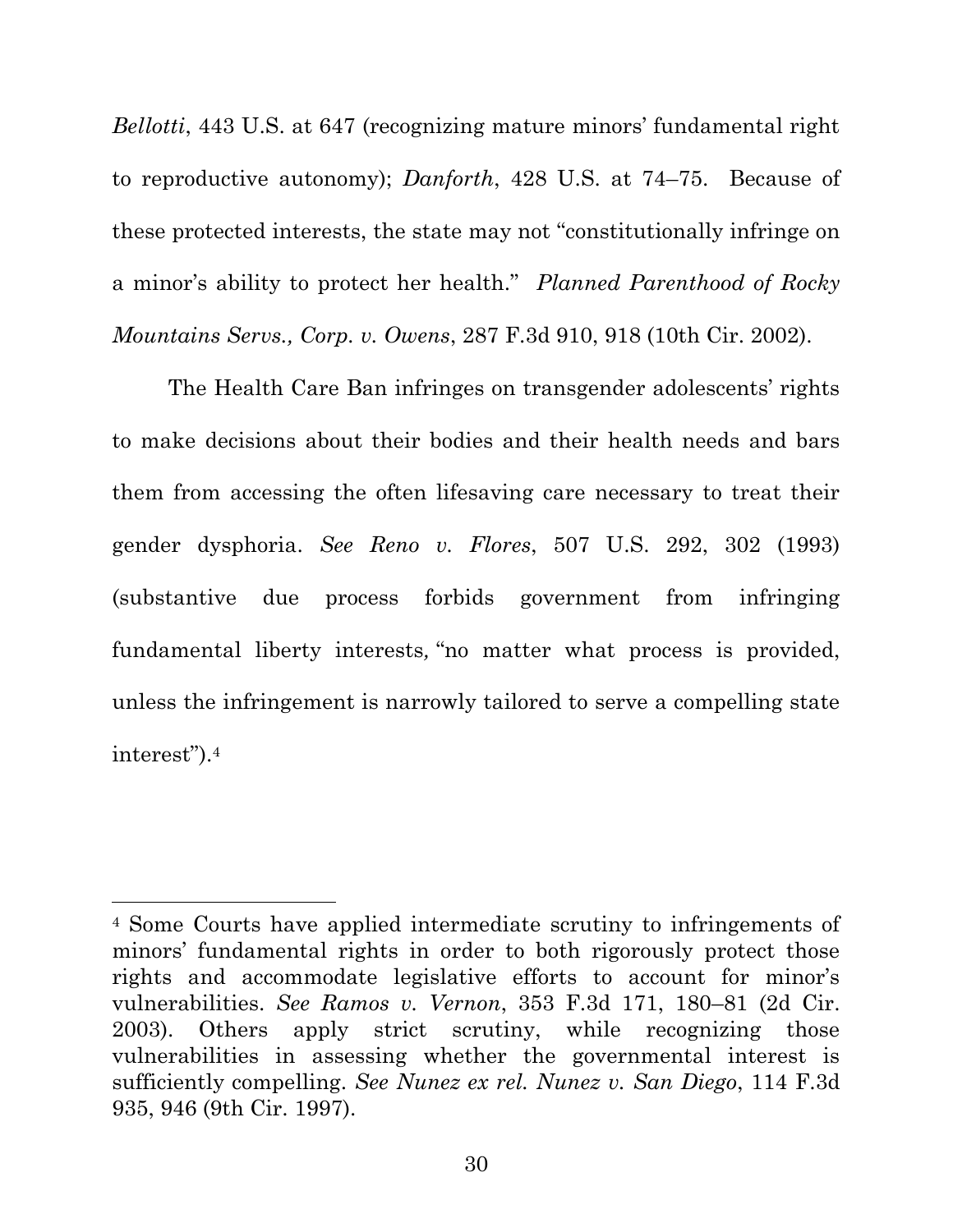## **V. The Health Care Ban cannot be justified based on Arkansas's purported interest in protecting minors.**

Arkansas's Health Care Ban does not protect anyone; rather, it harms transgender minors with gender dysphoria by denying them the gender-affirming health care they need. Defendants argue that the Ban is justified in order to protect minors "from harmful experimentation" and the prohibited treatments that allegedly offer "no discernible mentalhealth benefits." (Defs. Br. at 43–44.) As Plaintiffs aptly argue and for the reasons articulated in the briefs by other *amici* in support of affirmance, Defendants are wrong on both accounts. *Amici* do not seek to replicate the arguments presented by Plaintiffs and these other *amici*; rather, *Amici* simply provide some additional information explaining why the justification provided by Defendants fails.

As the Fourth Circuit has recognized, gender-affirming "treatments are not cosmetic, elective, or experimental." *Kadel*, 12 F.4th at 427. "Rather, they are safe, effective, and often medically necessary." *Id.* at 427–28. That is also the official, consensus, evidence-based position of the National Academies of Science, Engineering, and Medicine. In a 2020 Consensus Study Report, the National Academies noted that "[c]linicians who provide gender-affirming psychosocial and medical services in the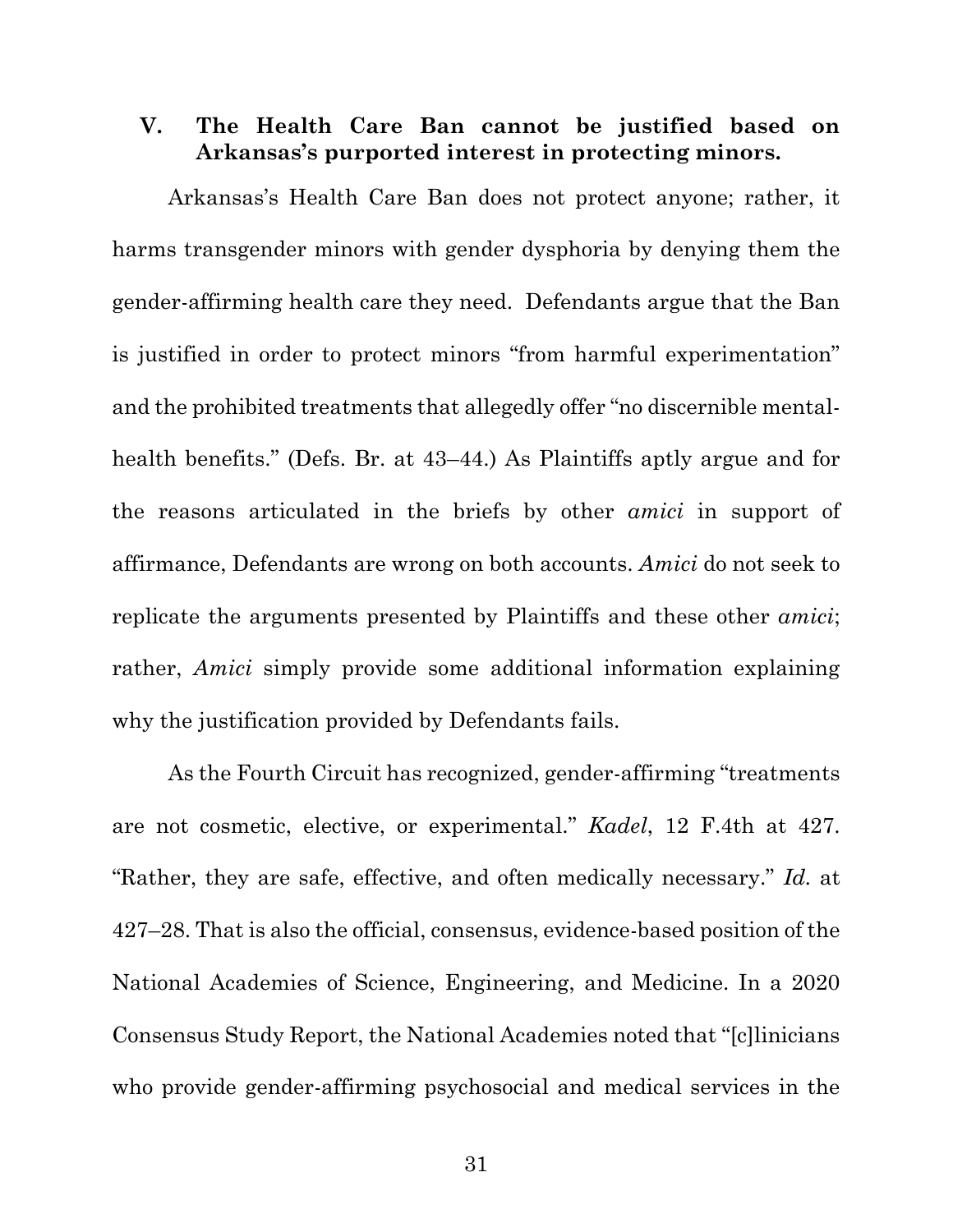United States are informed by expert evidence-based guidelines" and that the *Standards of Care for the Health of Transgender, Transsexual, and Gender-Nonconforming People*, published by the World Professional Association for Transgender Health (WPATH), and Endocrine Society's guidelines are "informed by the best available data" and have established an "expert consensus that gender-affirming care is medically necessary and, further, that withholding this care is not a neutral option." Nat'l Acad. of Sciences, Eng'g, and Med., *Understanding the Well-Being of LGBTQI+ Populations* (2020), at 12-10, [https://doi.org/10.17226/25877.](https://doi.org/10.17226/25877) Indeed, "withholding care," as the Health Care Ban seeks to do, "increases distress and decreases well-being." *Id.* 

This is amply demonstrated by the record below, as noted by Plaintiffs, and by the available scientific research. For example, one of the most recent studies on this topic highlights how transgender people who accessed gender-affirming hormone treatment during adolescence have lower odds of suicidal ideation and severe psychological distress in adulthood, as compared to those who desired but were not able to access gender-affirming hormone treatments. *See* Jack L. Turban, et al. (2022), *Access to gender-affirming hormones during adolescence and mental*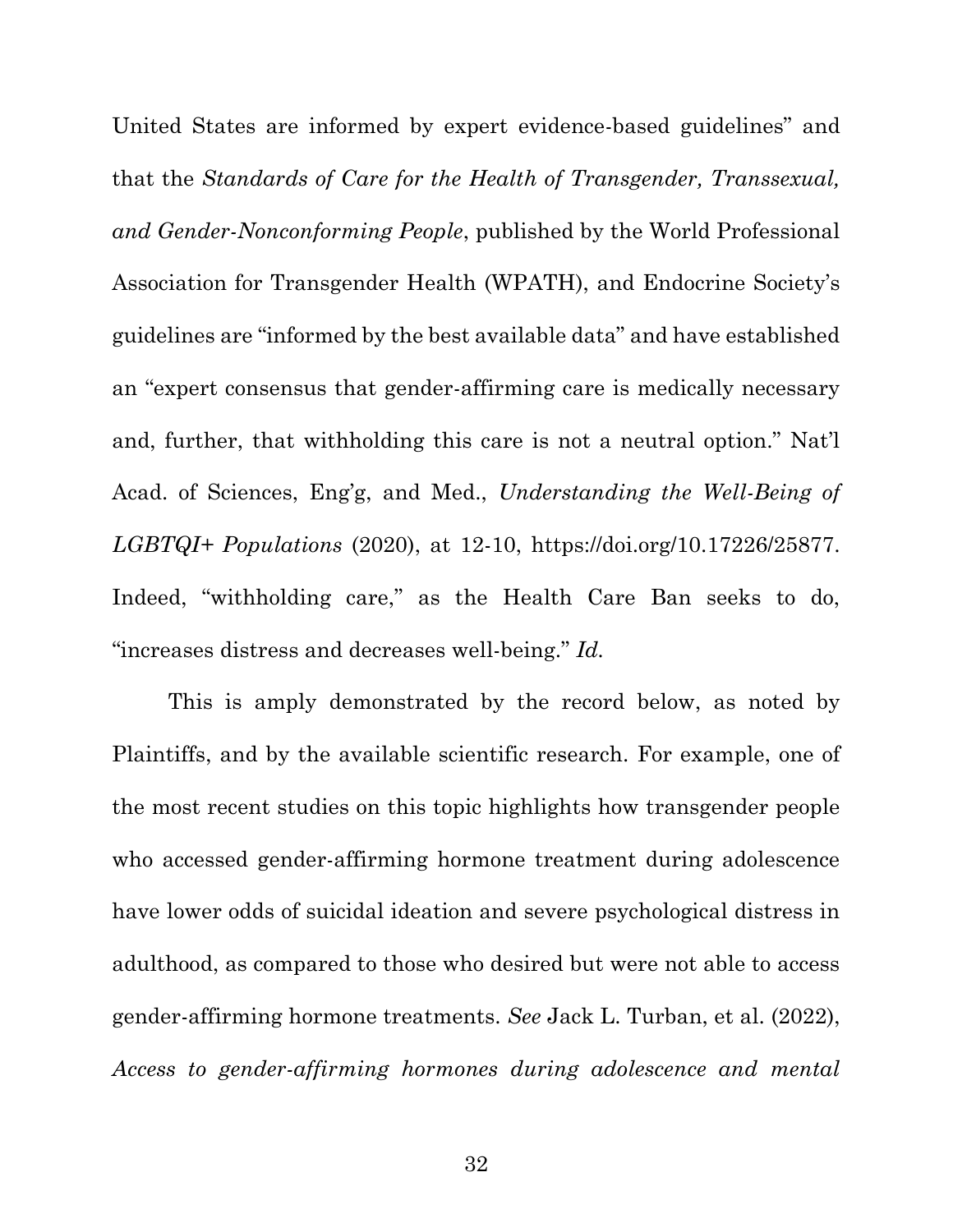*health outcomes among transgender adults*, PLoS ONE 17(1):e0261039, (Jan. 12, 2022), [https://doi.org/10.1371/journal.pone.0261039.](https://doi.org/10.1371/journal.pone.0261039) Indeed, this study and others discussed in the record below directly undermine Arkansas's stated justification of protecting minors. As detailed herein, the Ban serves only to *harm transgender youth*.

### **CONCLUSION**

For the foregoing reasons, and those articulated in Plaintiffs' brief, *Amici* respectfully request that this Court affirm the district court's decision to preliminarily enjoin Arkansas's ban on the provision and referral of gender-affirming medical care for transgender minors.

Respectfully submitted,

Gretchen Borchelt Sunu Chandy Dorianne Mason Alison Tanner NATIONAL WOMEN'S LAW CENTER 11 Dupont Circle N.W., Suite 800 Washington, DC 20036 (202) 588-5180

Nicholas "Guilly" Guillory LAMBDA LEGAL DEFENSE AND EDUCATION FUND, INC. 3500 Oak Lawn Avenue, Ste. 500 Dallas, TX 75219 (214) 219-8585

*/s/ Omar Gonzalez-Pagan*

Omar Gonzalez-Pagan LAMBDA LEGAL DEFENSE AND EDUCATION FUND, INC. 120 Wall Street, 19th Floor New York, NY 10005 (212) 809-8585

Karen Loewy LAMBDA LEGAL DEFENSE AND EDUCATION FUND, INC. 1776 K Street, N.W., 8th Floor Washington, DC 20006 (202) 804-6245

January 19, 2022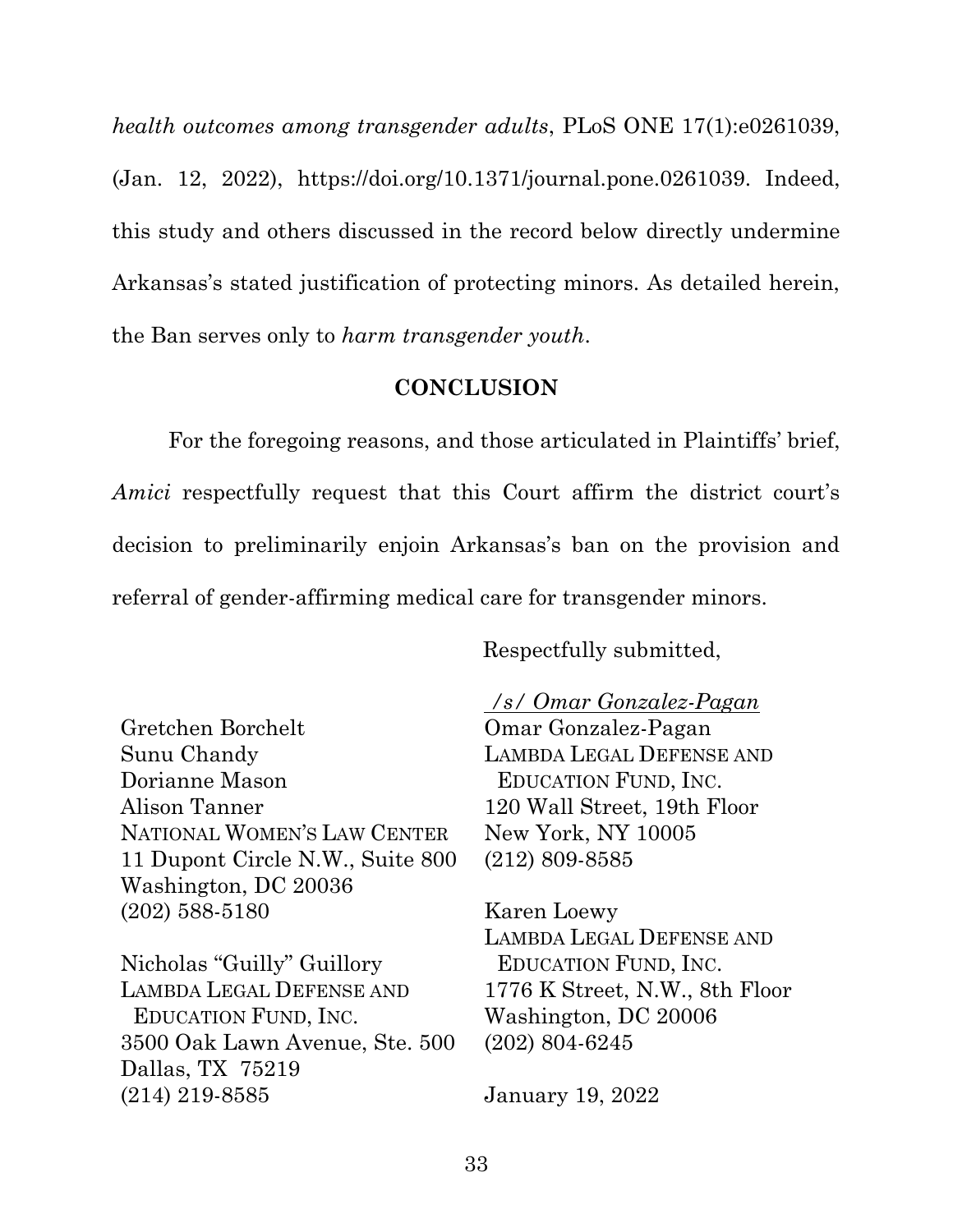#### **CERTIFICATE OF COMPLIANCE**

Pursuant to Federal Rule of Appellate Procedure 32(g), the undersigned hereby certifies that:

1. This brief complies with the type-volume limitation, as set forth in Federal Rules of Appellate Procedure  $29(a)(5)$  and  $32(a)(7)(B)$ , because it contains 6,207 words, excluding the parts of the brief exempted by Rule  $32(f)$ .

2. This brief complies with the typeface requirements, as provided in Federal Rule of Appellate Procedure 32(a)(5), and the typestyle requirements, as provided in Federal Rule of Appellate Procedure 32(a)(6), because it has been prepared in a proportionally spaced typeface using Microsoft Word for Office 365 in 14-point Century Schoolbook font.

3. As permitted by Federal Rule of Appellate Procedure  $32(g)(1)$ , the undersigned has relied upon the word count feature of this word processing system in preparing this certificate.

Dated this 19th of January, 2022.

*/s/ Omar Gonzalez-Pagan* Omar Gonzalez-Pagan LAMBDA LEGAL DEFENSE AND EDUCATION FUND, INC. 120 Wall Street, 19th Floor New York, NY 10005